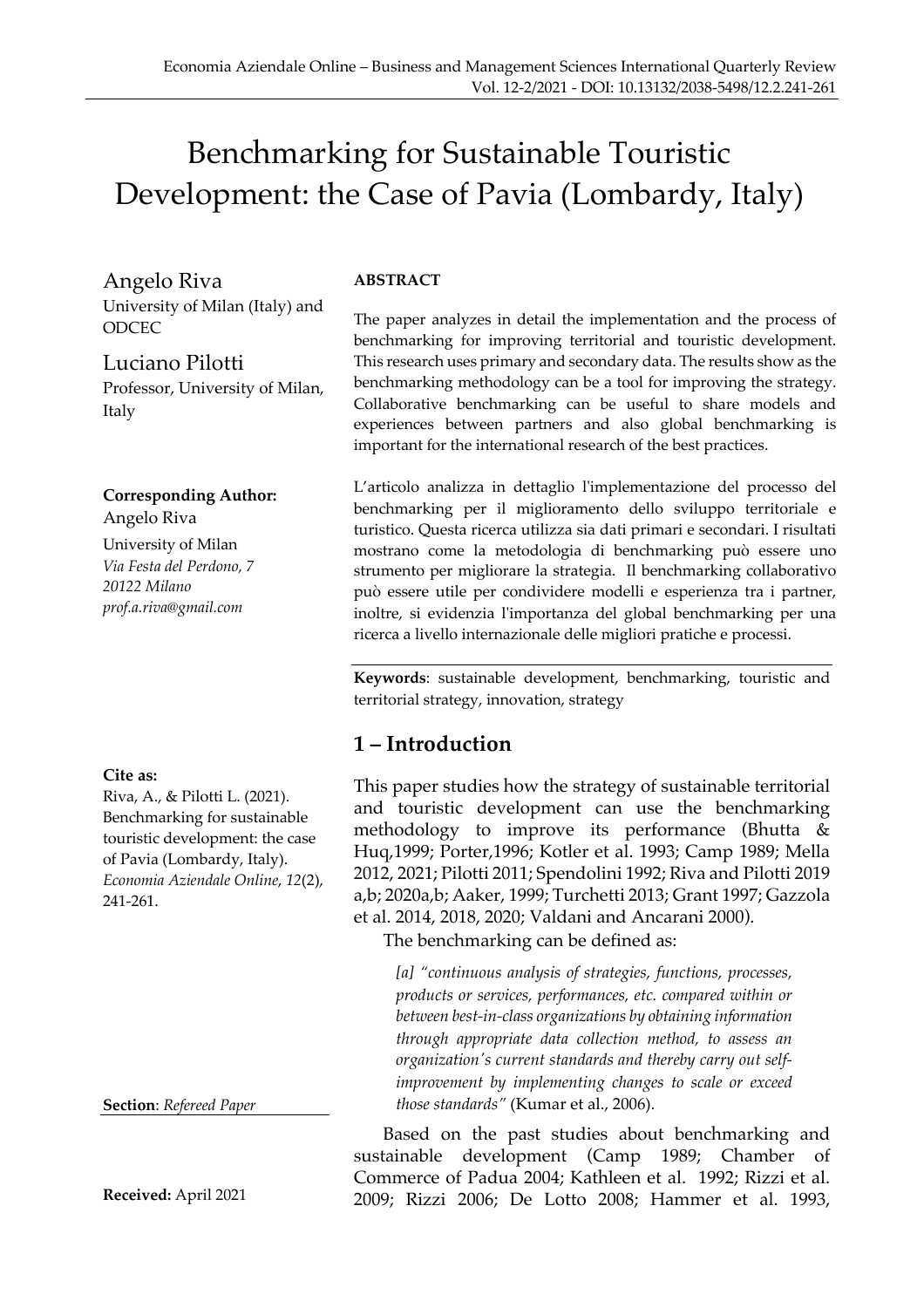Hammer, 1990; Guido et al. 2010; Coda 1988; Hammer and Champy 1993; Mella 2014 a,b; Gazzola et Mella 2003, 2006, 2017, 2018; Mintzberger 1994; Shoettl, 2003; Varaldo and Caroli 1999; Pilotti and Ganzaroli 2006; Cook, 1995: Krugman 1995; Anderson, 2004; Latusi 2002; Nonaka et al. 2000) we develop specific detailed research questions:

R1) *How is the process of territorial benchmarking for sustainable and touristic development?*

R2) *What is the critical success factor in the application of benchmarking process?*

While there is a different study of the benchmarking in the private sector (Cook 1995; Zairi 1996; Burch 1994; Bogan 1994; Hagel and al. 1993, Hax and Majluf 1996; Hall et al. 1993) only a few studies are about territorial and sustainable development (Camagni and Gibelli 1999; Argyris, 1991); there is a lack of the clear description of the organization of this process during the time for improving the strategy in a long term. The organization of the paper is as follows: the second section analyses the theoretical review and the methodological approach; the thirds section describes the case of Pavia; in the fourth section there is a discussion and the fifth one concludes.

# **2 – Theoretical background and methodological approach**

### **2.1** *– Theoretical background*

During the time there is an evolution for the model of benchmarking (see Fig. 1) (Miclosevic et al. 2013; Dembowski 2013; Ciurea and Marian 2017; Bocchino, 1995; Imuti and Kathawala 1997; Riva and Pilotti 2019a,b; 2020a,b; Pilotti 2019; Lizza 2005; Morris and Brandon 1995; Riva 2009, 2010, 2012; Lucianelli and Tanese 2002; Hamdouch and Maman 1995; Moriarty and Smallman 2009).





In origin Camp (1989) analyses the model of R. Xerox of benchmarking can be defined as the continuous process of evaluating their services and methods - comparison with and Rafiq (1993); Ahmed and Rafiq (1993); And  $\sigma$ those of the best in the sector. There is an evolution of benchmarking model with many contributions based on different taxonomy (see Tab. 1).  $\frac{1}{2}$  the light of the light of the that their primary competitors have been observed to the competitors have been observed to the competitors have been observed to the competitors have been observed to the competitor  $(4993)$  1 1 1  $(5)$   $(1)$  1 1  $(1)$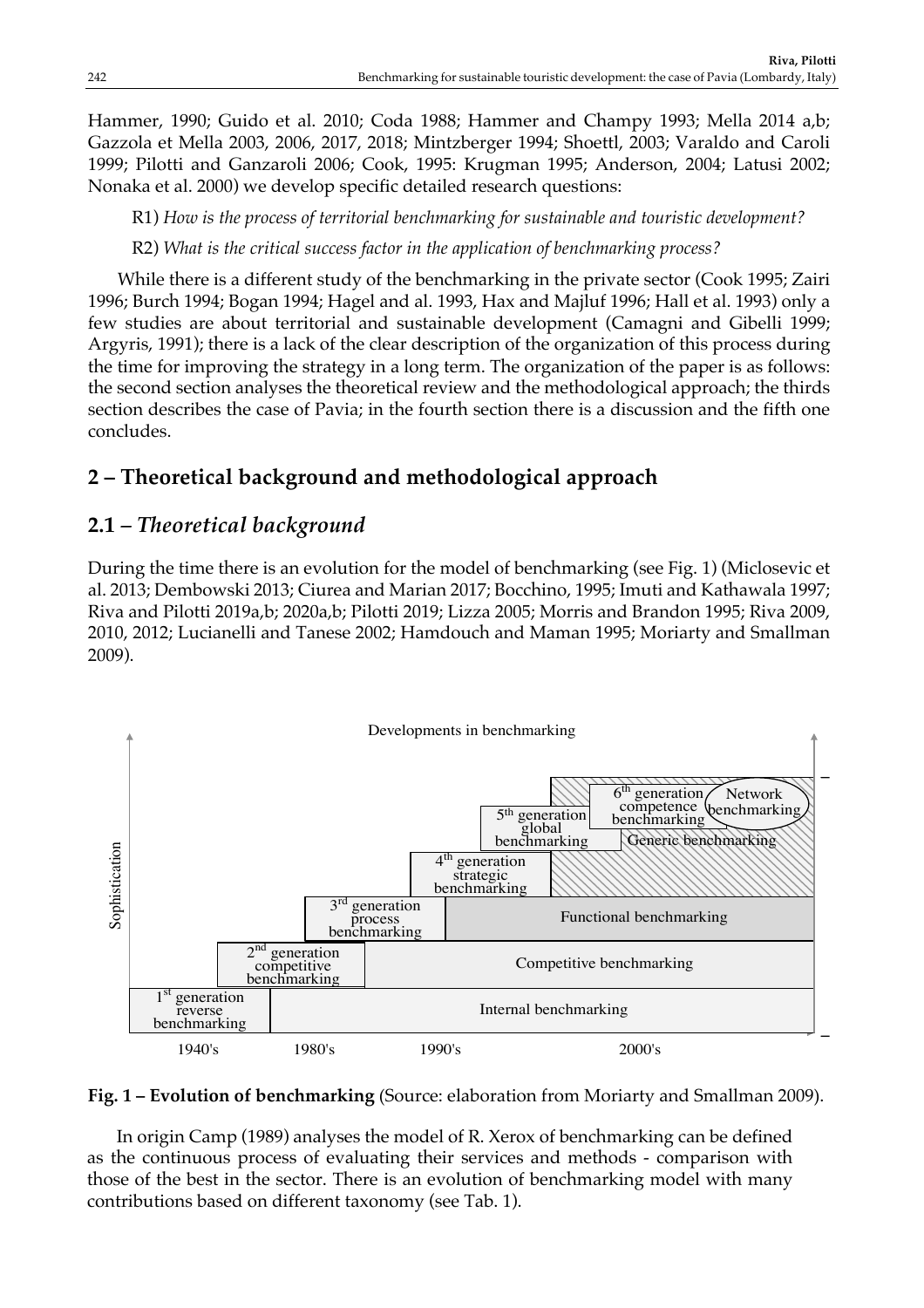| <b>TAXONOMY</b>                                         | <b>BENCHMARKING MODEL</b>                                 |  |  |
|---------------------------------------------------------|-----------------------------------------------------------|--|--|
|                                                         | ANDERSON AND MOEN (1999)                                  |  |  |
|                                                         | ANDERSEN AND PETTERSEN (1996)                             |  |  |
| <b>ACADEMIC</b>                                         | FONG ET AL. (1998)                                        |  |  |
| /RESEARCH-                                              | YASIN AND ZIMMERER (1995)                                 |  |  |
|                                                         | BATEMAN'S (1989) MODEL (ELMUTI AND KATHAWALA, 1997)       |  |  |
| <b>BASED MODELS</b>                                     | FREYTAG AND HOLLENSEN (2001)                              |  |  |
|                                                         | DREW'S MODEL (CARPINETTI AND DE MELO, 2002)               |  |  |
|                                                         | LONGBOTTOM (2000)                                         |  |  |
|                                                         | CAMP (1989)                                               |  |  |
|                                                         | CODLING (1992)                                            |  |  |
|                                                         | <b>VAZIRI</b> (1992)                                      |  |  |
|                                                         | BOXWELL (1994)                                            |  |  |
|                                                         | SPENDOLINI (1992)                                         |  |  |
|                                                         | <b>WATSON</b> (1993)                                      |  |  |
|                                                         | SOLE AND BIST (1995)                                      |  |  |
| CONSULTANT/                                             | <b>BALM</b> (1992)                                        |  |  |
| HARRINGTON AND HARRINGTON (1996)<br><b>EXPERT-BASED</b> |                                                           |  |  |
| <b>MODELS</b>                                           | MACDONALD AND TANNER (1996)                               |  |  |
|                                                         | <b>MATTERS AND EVANS (1997)</b>                           |  |  |
|                                                         | <b>PULAT</b> (1994)                                       |  |  |
|                                                         | TUTCHER (1994)                                            |  |  |
|                                                         | LEIBFRIED AND MCNAIR (1992)                               |  |  |
|                                                         | MAAS AND FLAKE (2001)                                     |  |  |
|                                                         | KEEHLEY AND MACBRIDE (1997)                               |  |  |
|                                                         | FINNIGAN (1996)                                           |  |  |
|                                                         | SHETTY'S MODEL (LEMA AND PRICE, 1995)                     |  |  |
|                                                         | XEROX (FINNIGAN, 1996)                                    |  |  |
|                                                         | NPC INDIA (NANDI, 1995)                                   |  |  |
|                                                         | AT&T (BEMOWSKI, 1991)                                     |  |  |
| <b>ORGANIZATION-</b>                                    | ALCOA (BEMOWSKI, 1991)                                    |  |  |
| <b>BASED MODEL</b>                                      | SOCIETY OF MANUFACTURING ENGINEERS (FRIDLEY ET AL., 1997) |  |  |
|                                                         | CORNING COMPANY (SWEENEY, 1994)                           |  |  |
|                                                         | YELLOW PAGES (SIMPSON AND KONDOULI, 2000)                 |  |  |
|                                                         | THE EMPLOYMENT SERVICE (SIMPSON AND KONDOULI, 2000)       |  |  |
|                                                         | AVON PRODUCT'S BENCHMARKING (LEIBFRIED-MCNAIR, 1992)      |  |  |

**Tab. 1 – Benchmarking taxonomy and model** (Source: our elaboration from Riva and Pilotti 2019; Riva 2007; Anand and Kodary 2008).

Halleck et al. (1991) describe the importance of benchmarking world-class performance (see Tab. 2) across industries not only to quantifies the performance gap.

| <b>TYPOLOGY</b>                           | <b>FOCUS</b>                                 |  |  |
|-------------------------------------------|----------------------------------------------|--|--|
| <b>WORLD IN CLASS</b>                     | selection of world in class process          |  |  |
| <b>COMPETITIVE</b><br><b>BENCHMARKING</b> | benchmarking is performed versus competitors |  |  |
| <b>PROCESS</b><br><b>BENCHMARKING</b>     | processes in different organizations         |  |  |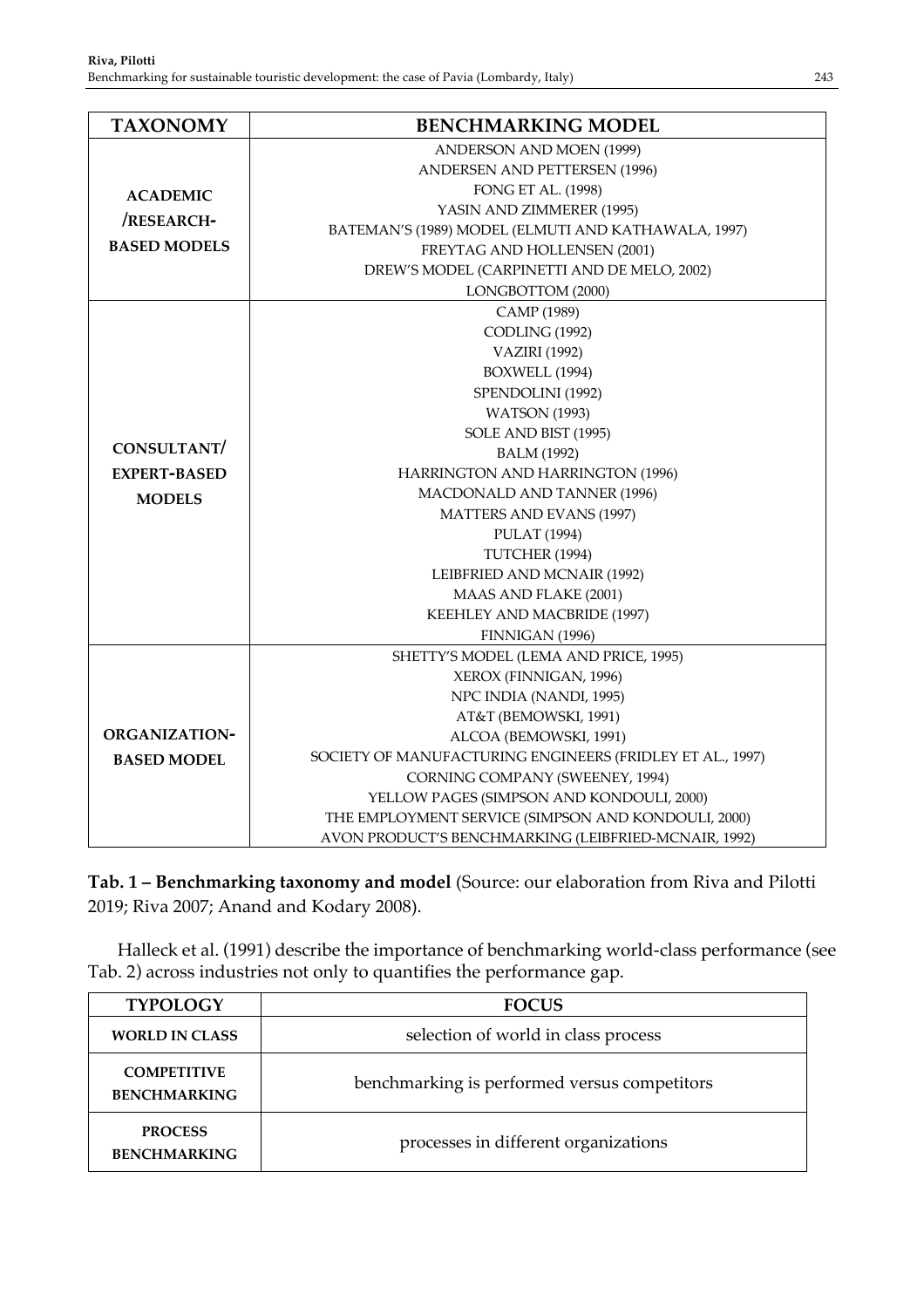| <b>PEER</b><br><b>BENCHMARKING-</b>          | benchmark report where companies very similar                       |  |
|----------------------------------------------|---------------------------------------------------------------------|--|
| <b>GENERIC</b><br><b>BENCHMARKING</b>        | focus on technological aspects                                      |  |
| <b>INTERNAL</b><br><b>BENCHMARKING</b>       | process in organizations having multiple units                      |  |
| <b>COLLABORATIVE</b><br><b>BENCHMARKING-</b> | benchmarking as a part of a network                                 |  |
| <b>SWOT</b><br><b>BENCHMARKING</b>           | gather data about strengths, weaknesses, opportunities, and threats |  |

#### **Tab. 2 – Typologies of benchmarking** (Source: our elaboration from Riva and Pilotti 2018; Riva 2007).

Cook (1995) describes the basic elements of benchmarking. Important is the comparison of different experiences of reality management through the use of qualitatively measurable indicators (see Fig. 2)



#### **Fig. 2 – Dimension of benchmarking** (Source: elaboration from Cook 1995; Carpinetti and De Mello 2002).

The highly successful organizations understanding the importance of benchmarking, instituting best practices, and creating innovative projects to determine the appropriate product or service that the consumer wants (see Fig. 3).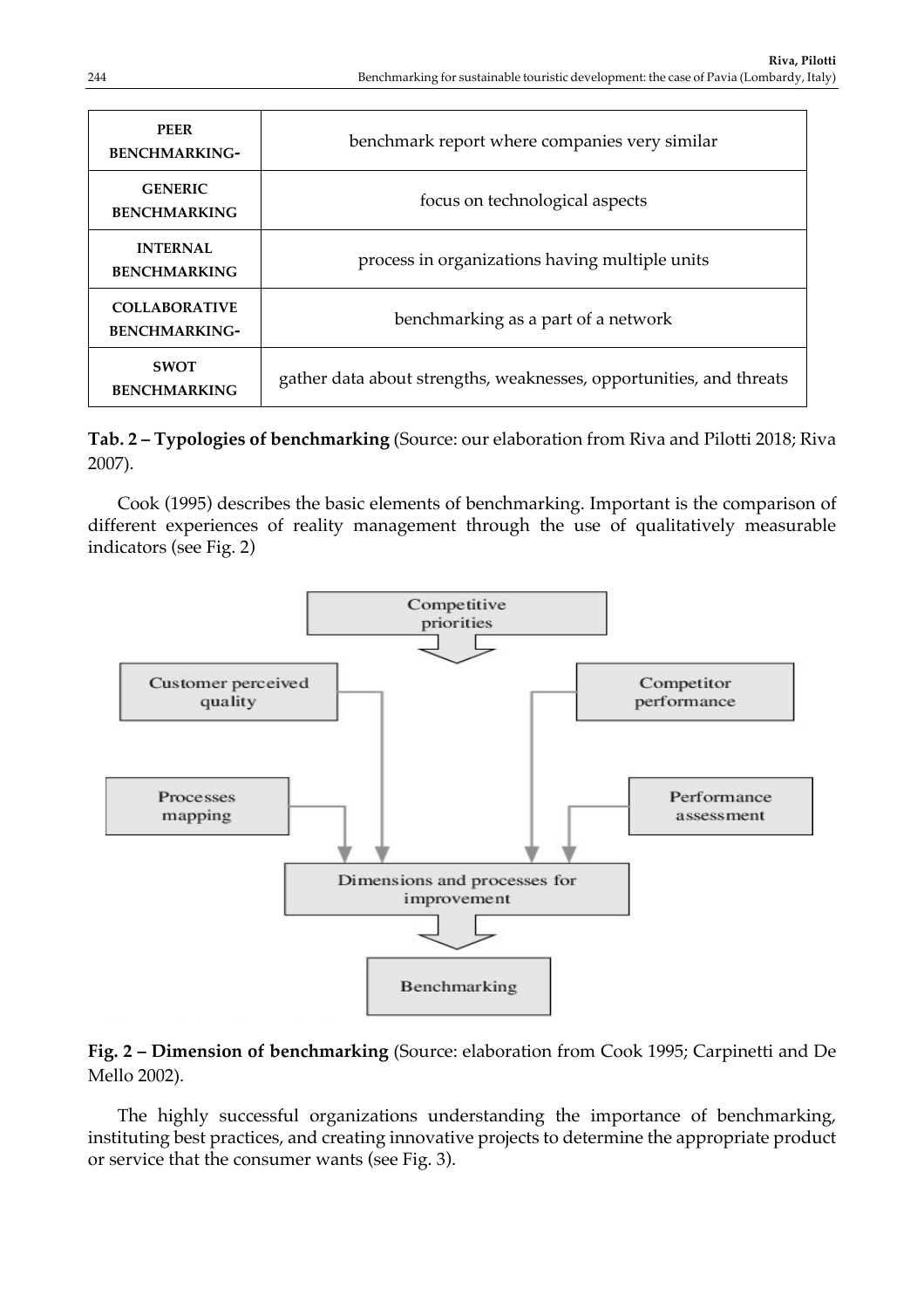

**Fig. 3 – Benchmarking and process improvement** (Source: elaboration from Tick, 2007).

Pilotti (2011,2019), Riva and Pilotti (2019, 2020a,b), Pilotti and Rinaldin (2004), Riva (2009, 2010, 2012) describe the importance of the sustainability strategy and also benchmarking for improving the strategy (see Fig.4).



**Fig. 4 – The process for improving** (Source: Milosevic and al. 2003, p. 366).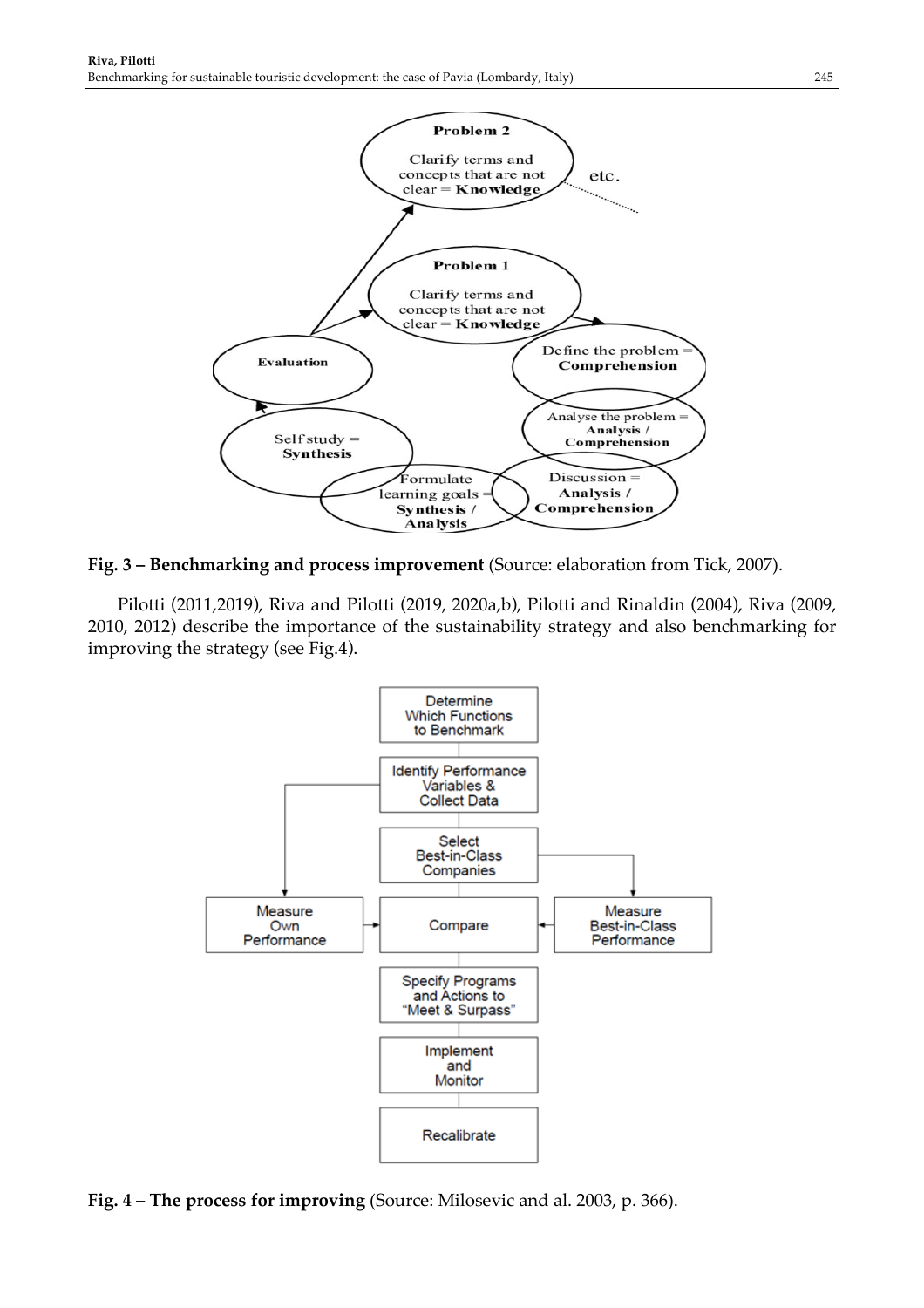There is an evolution during the time of this important methodology not only in the private sector (Hammer et al. 1993; Halleck et al. 1991; Young et al. 1994; Friedman et al. 1992; Cook 1995; Uysal et al. 2000; Head et al. 1999; Kathleen et al. 1992; Yasar and Zari 2000; Hammer 2000; Dattakumar and Jagadeesh 2003; Shoettl 2003;Anand and Kodary 2008; Dembowski 2013; Ammons et al. 2014; Ciurea et. al. 2017; Gafurov et al. 2013; Tickell and Dicken 2016; Nielsen et al. 2017).

### **2.2 –** *Methodology*

The empirical method of this analysis follows the logic of grounded theory (Glaser and Strauss, 1967) developing a case study methodology (Eisenhardt, 1989). We collect data using primary and secondary data (see Tab. 3) and information by contact and interviewees with the experts of Pavia (see Tab. 4) about the area of research (see Tab. 5).

|              | <b>MAIN SECONDARY DATA FOR PAVIA</b>                                                                                                                            | <b>FOCUS</b>                           |
|--------------|-----------------------------------------------------------------------------------------------------------------------------------------------------------------|----------------------------------------|
| I            | Piano Annuale promozione turistica 2017, 2018, 2019, 2020,<br>2021 (Source: Regione Lombardia)                                                                  | focus on strategy and<br>tourism       |
| $\mathbf{I}$ | Pavia tourism communication 2020<br>(Source: www.visit Pavia.it)                                                                                                | focus on strategy and<br>communication |
| III          | "Indagine sul ruolo delle infrastrutture di mobilita e trasporto<br>per lo sviluppo socio-economico in provincia di Pavia" (2014)<br>(Source: University Pavia) | focus territorial<br>strategy          |
| IV           | Piano Regolatore Provincia di Pavia 2018<br>(Source: Mayor of Pavia)                                                                                            | focus on strategy                      |
| $\mathbf{V}$ | "Analisi competitive e benchmarking territorial"<br>(Source: Chamber of Commerce of Paiva 2006)                                                                 | focus on<br>benchmarking               |
| VI           | Corsi interaziendali per la crescita e lo sviluppo impresa<br>(Source: Pavia Sviluppo 2021)                                                                     | focus benchmarking<br>and strategy     |
| VII          | Pavia Tourism Annual reports 2009-2019<br>(Source: ISTAT e Polis Istituto Regionale per il supporto delle<br>politiche della Lombardia                          | focus on strategy                      |

#### **Tab. 3 – Secondary data used in this research** (Source: our elaboration).

We analyze during the time the evolution of the strategy of this city with an important historical and cultural tradition.

| Experts about Tourism of Pavia   | 9 interviews |
|----------------------------------|--------------|
| Members of Public Administration | 1 interview  |

**Tab. 4 – Interviews** (Source: our elaboration)**.**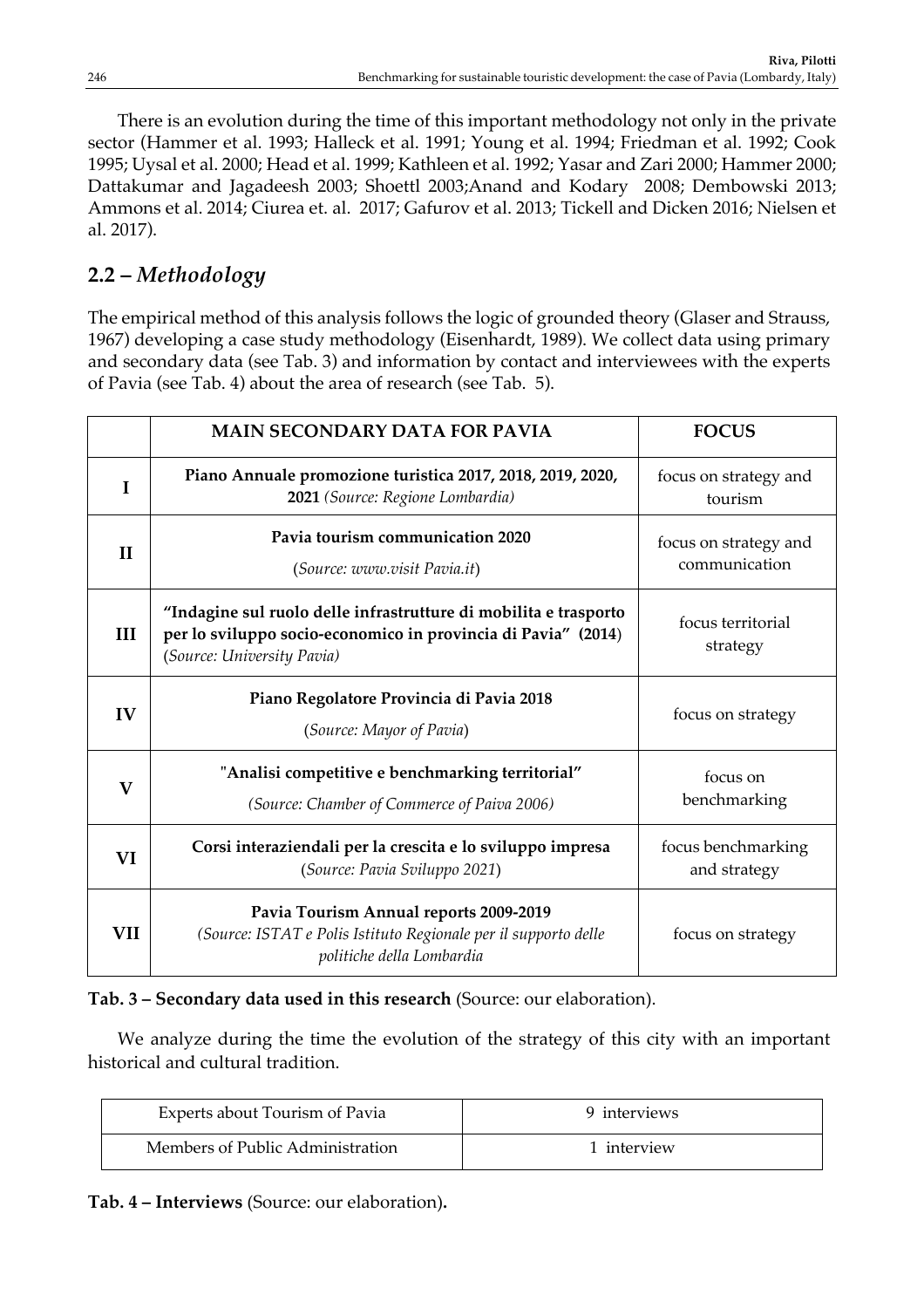Regarding secondary data, we study also the public reports of the cities and territorial plans.

| (1) How is it possible to develop a strategic plan for                                                                 | - strategic planning process-strategic planning                       |
|------------------------------------------------------------------------------------------------------------------------|-----------------------------------------------------------------------|
| sustainable city and tourism development?                                                                              | priorities-long and short-run                                         |
| (2) What are the FCSs (critical strategic factors)<br>planning and control methodology in the case of a<br>smart city? | - the strategic planning - strategic vision- a<br>practical framework |

**Tab. 5 – Main issues covering during the interviews** (Source: our elaboration).

The method of case study is used because it permits to underline of the main innovations in the strategy.

# **3 –The case developmental strategy and benchmarking in the city of Pavia**

### **3.1 –** *The main tools for sustainable development and territorial marketing*

Pavia is a town of Lombardy in northern Italy 22 miles south of Milan on the lower Ticino river near its confluence with the Po (Regione Lombardia 2021-2017; De Lotto 2008) (see Fig. 5).



**Fig 5- The Romanic bridge of city of Pavia** (Source: Pavia Office Tourism).

The main tools applied in the case of Pavia for territorial benchmarking are:

a) interviews with privileged subjects indicating in detail the problems that have arisen, the strategies put in place to deal with them;

b) desk analysis of the competing areas and the selected cases of excellence and selected area of performance and process;

c) marketing and "mystery customers" a technique that directly tests the provision of local services: from information (environmental, cultural, service);

*d)* positioning maps to compare the results;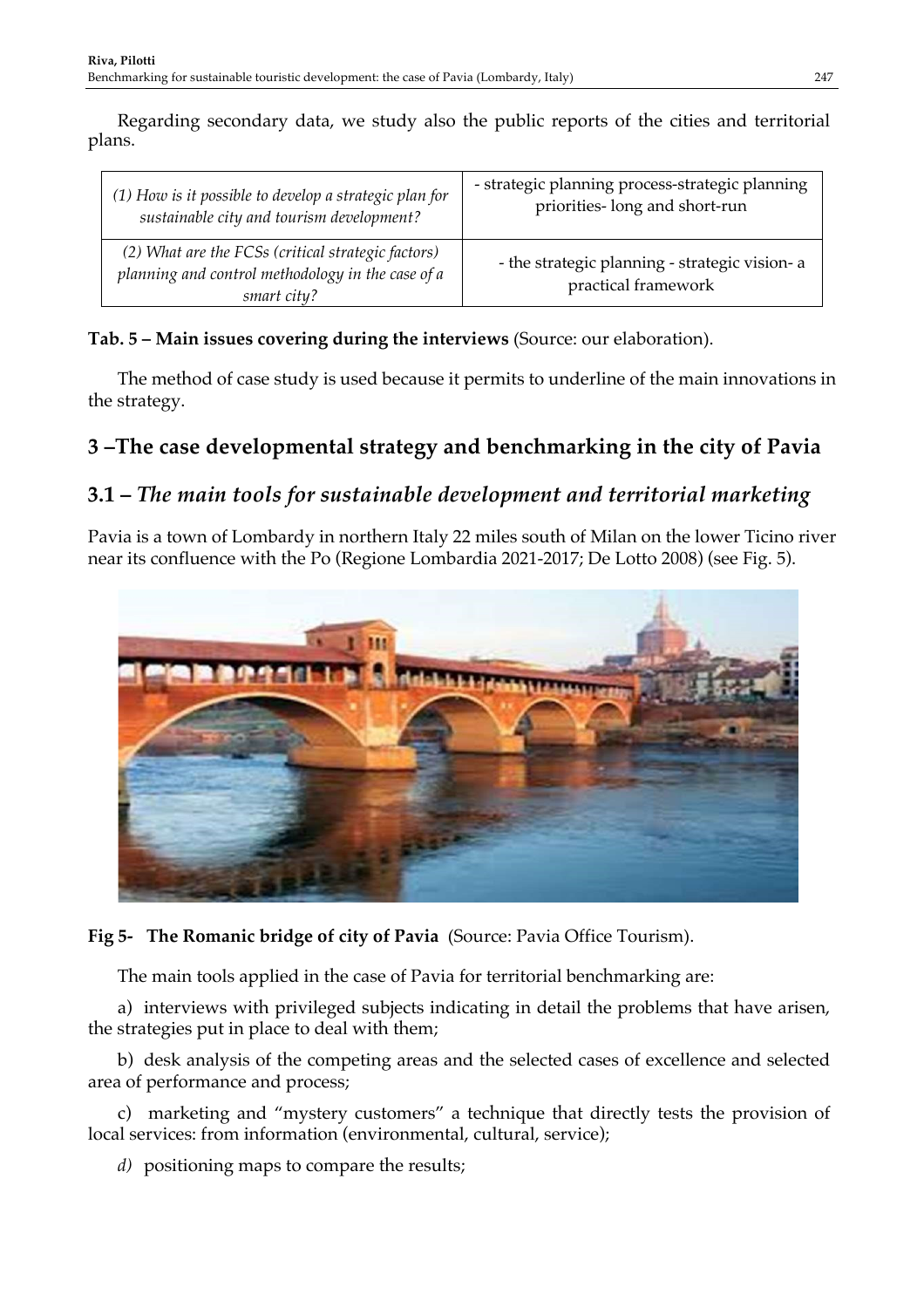*e)* define the main KPIs for benchmarking (structure, actions, results) consider the sustainable development (ecological, community, and economic dimension);

*f)* focus group and swot analysis.

These tools permit understanding the situation and define the difference between the actual situation ("*as is*") situation and the desirable situation ("*to be a situation*") (see Tab. 6).

|   | <b>TOOLS</b><br><b>BENEFITS</b>                 |                            |  |
|---|-------------------------------------------------|----------------------------|--|
| 1 | Interviews with privileged subjects             | comprehension main problem |  |
| 2 | Positioning maps                                | comparison of performance  |  |
| 3 | Desk analysis                                   | comparison                 |  |
| 4 | Marketing and mistery customers                 | information                |  |
| 5 | <b>Defining KPIs</b><br>defining the priorities |                            |  |
| 6 | <b>Swot Analysis</b>                            | Valuation                  |  |
| 7 | <b>Focus Group</b>                              | new ideas                  |  |

**Tab. 6 – Main tools and benefits** (Source: our elaboration from Regione Lombardia 2021,2020, 2019, 2018, 2017; Rizzi 2006; Rizzi and Dioli 2010).

### **3.2** *– The area of study and the network in the process of benchmarking*

The network of benchmarking is based on partners: a) provincial city; b) metropolitan city c) city of foreign cities (UK) (see Tab. 7). A network of partners permits to compare some areas of benchmarking (see Tab. 8).

| <b>BECHMARKING PARTNERS</b><br><b>FIRST LEVEL (PROVINCIAL)</b> | <b>SECOND LEVEL</b><br>(METROPOLITAN) | <b>THIRD LEVEL</b><br>(INTERNATIONAL) |
|----------------------------------------------------------------|---------------------------------------|---------------------------------------|
| Alessandria                                                    | Milano metropoli                      | North East (UK)                       |
| Cremona                                                        | <b>Torino</b>                         | Galles (UK)                           |
| Ferrara                                                        | Catania                               |                                       |
| <b>Novara</b>                                                  | <b>Treviso</b>                        |                                       |
| Piacenza                                                       | Modena                                |                                       |
| Polesine                                                       |                                       |                                       |

**Tab. 7 – Main benchmarking partner** (Source our elaboration from Regione Lombardia 2021,2020, 2019,2018,2017; Rizzi 2006, Rizzi and Dioli 2010).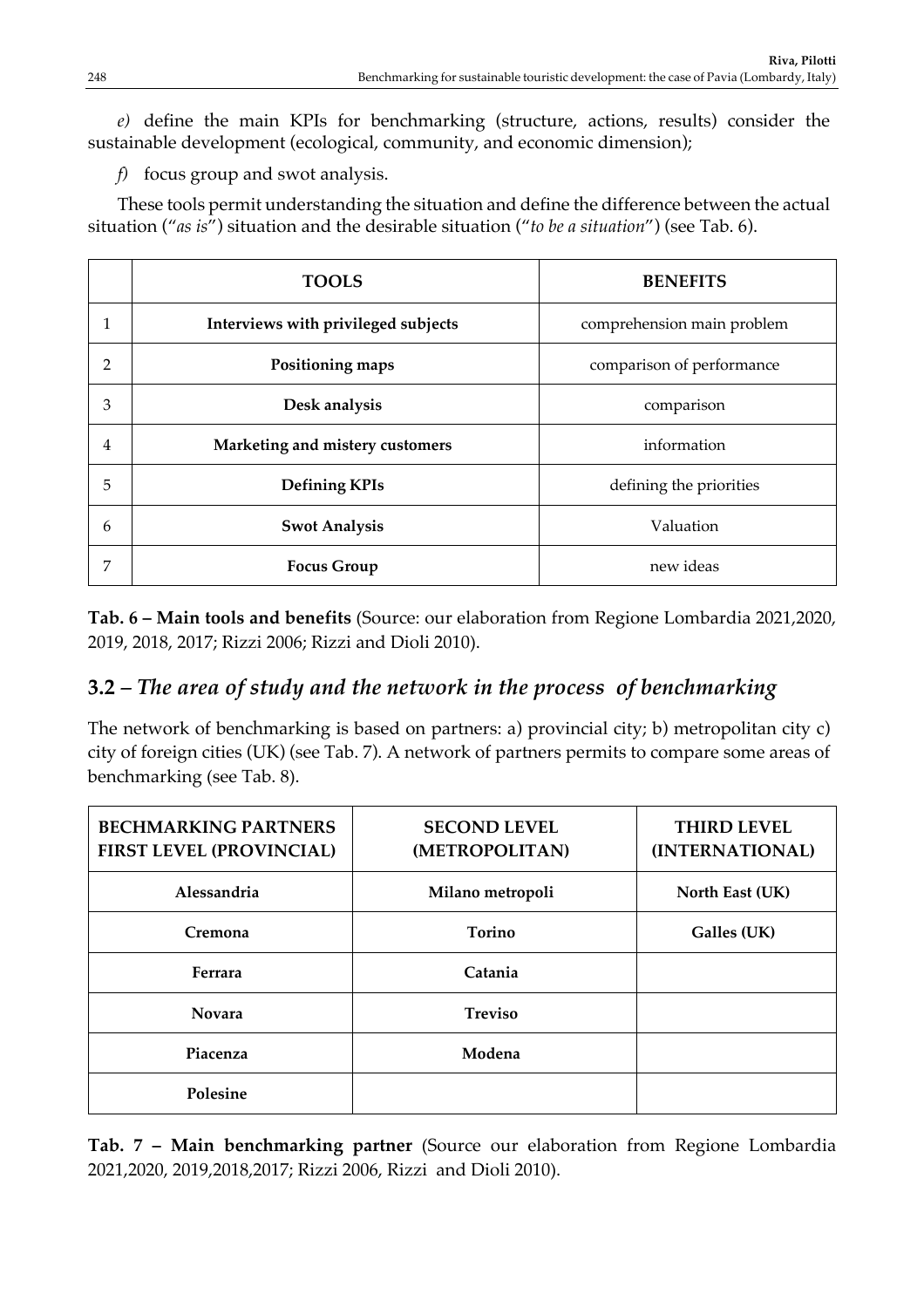| <b>FCS</b>     | <b>AREA-PROCESS IN BENCHMARKING STUDY</b> |  |
|----------------|-------------------------------------------|--|
| 1              | <b>Analysis of the Territory</b>          |  |
| $\overline{2}$ | <b>Feasibility Analysis</b>               |  |
| 3              | <b>Advice on Funding</b>                  |  |
| 4              | <b>Support for Business Creation</b>      |  |
| 5              | <b>Training</b>                           |  |
| 6              | <b>Census Areas</b>                       |  |
| 7              | <b>Management Areas</b>                   |  |
| 8              | Incubator                                 |  |

**Tab. 8 – Main area-process of benchmarking** (Source: our elaboration Regione Lombardia 2021,2020, 2019 ,2018,2017; Rizzi 2006; Rizzi and Dioli 2010).

### **3.3** *– The main area for improvement in Pavia*

The analysis of the gaps with the other cities permits understand the difference between the actual and the desired situation and to develop an integrated strategy for the future. The benchmarking process in Pavia is based on some dimension (see Tab. 9).

| <b>DIMENSION</b>                      | <b>TYPE</b>          | <b>CHARACTERISTIC</b>                                                | <b>LEVEL</b><br>$* = Low$<br>****** = High |
|---------------------------------------|----------------------|----------------------------------------------------------------------|--------------------------------------------|
|                                       | <b>Internal</b>      | Comparing in the internal<br>organization                            | $**$                                       |
|                                       | <b>Territorial</b>   | Comparing with other cities                                          | ****                                       |
| <b>NATURE OF</b><br><b>REFERENT</b>   | Industry             | Comparing in the same industry                                       | $\ast$                                     |
| <b>OTHER</b>                          | <b>International</b> | extends beyond industry<br>boundaries                                | *****                                      |
|                                       | Global               | In every place in the world                                          | $***$                                      |
|                                       | <b>Process</b>       | About discrete work processes and<br>operating systems               | $***$                                      |
| <b>CONTENT</b>                        | Functional           | Application of some function                                         | $**$                                       |
|                                       | Performance          | Outcome characteristics,                                             | ***                                        |
|                                       | Strategic            | Involving assessment of strategic<br>rather than operational matters | $**$                                       |
| <b>PURPOSE</b>                        | Competitive          | Comparison of performance                                            | $**$                                       |
| <b>FOR THE</b><br><b>RELATIONSHIP</b> | Collaborative        | Comparison for developing learning<br>and find new ideas             | *****                                      |

**Tab. 9 –Benchmarking nature, contest, and purpose of Pavia** (our elaboration from (Source: our elaboration Regione Lombardia 2021,2020, 2019,2018, 2017).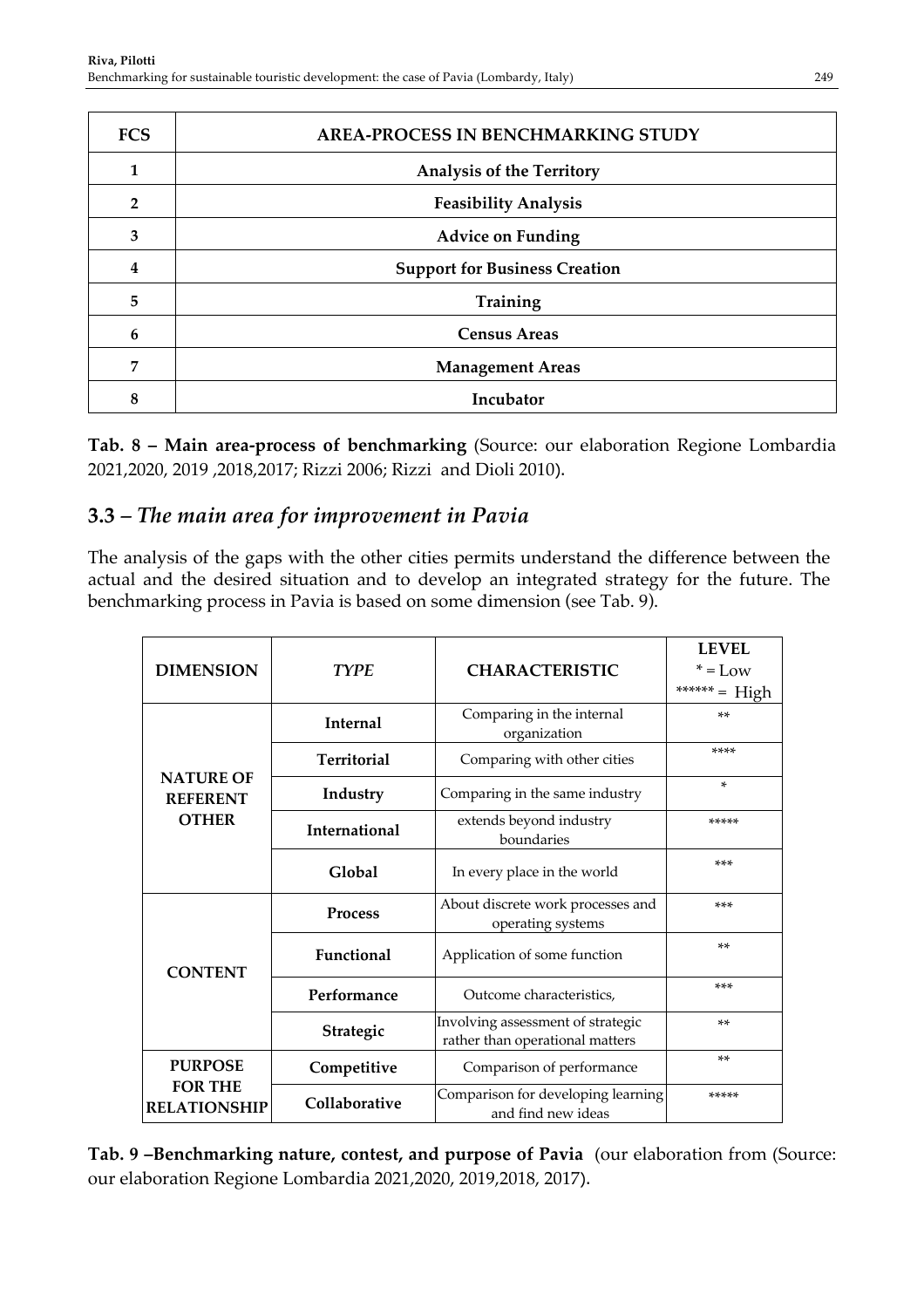Some main areas and actions for improving are focus on:

1) creation online database on provincial location opportunities;

2) digital marketing and website for the territory;

3) disseminating greater knowledge of the territorial characteristics of the Pavia area with vocation analysis of homogeneous sub-provincial areas (the South Milan axis and the Broni-Stradella-Mortara axis) planning conferences on territorial animation and targeted territorial marketing actions;

4) challenges competition with other important cities;

5) creation an operational for promoting knowledge and economic development of the provincial territory;

6) production cartograms, and photos of touristic areas;

7) training courses and formation in touristic sectors.

This case study case shows how the general advantages of benchmarking are to be a new model for the improvement (Camp, 1989; Porter 1985,1989,1996). It can be structured and applied as a methodology of the process re-engineering to facilitate the improvement of the results. This method is based on finding the best methodology to perform a specific task to achieve the best results. It is important to broaden the perspective and not to be limited to the areas compared with the territory of the province of Pavia (competitors) and study the solutions in specific problems, for the realization of particular initiatives (best practices) (Kathleen et al. 1996).

### **4 – Discussion**

The case of Pavia's Chamber of commerce shows how benchmarking allows locating data and information to measure the effectiveness, efficiency, cost of the programming of an institution (see Fig. 6). The case of Pavia describes a strategy for sustainable development and the importance of global and international benchmarking.



**Fig. 6 – The benchmarking process applied in Pavia** (Source: Bhutta & Huq 1999, p. 258, adapted from Camp 1989).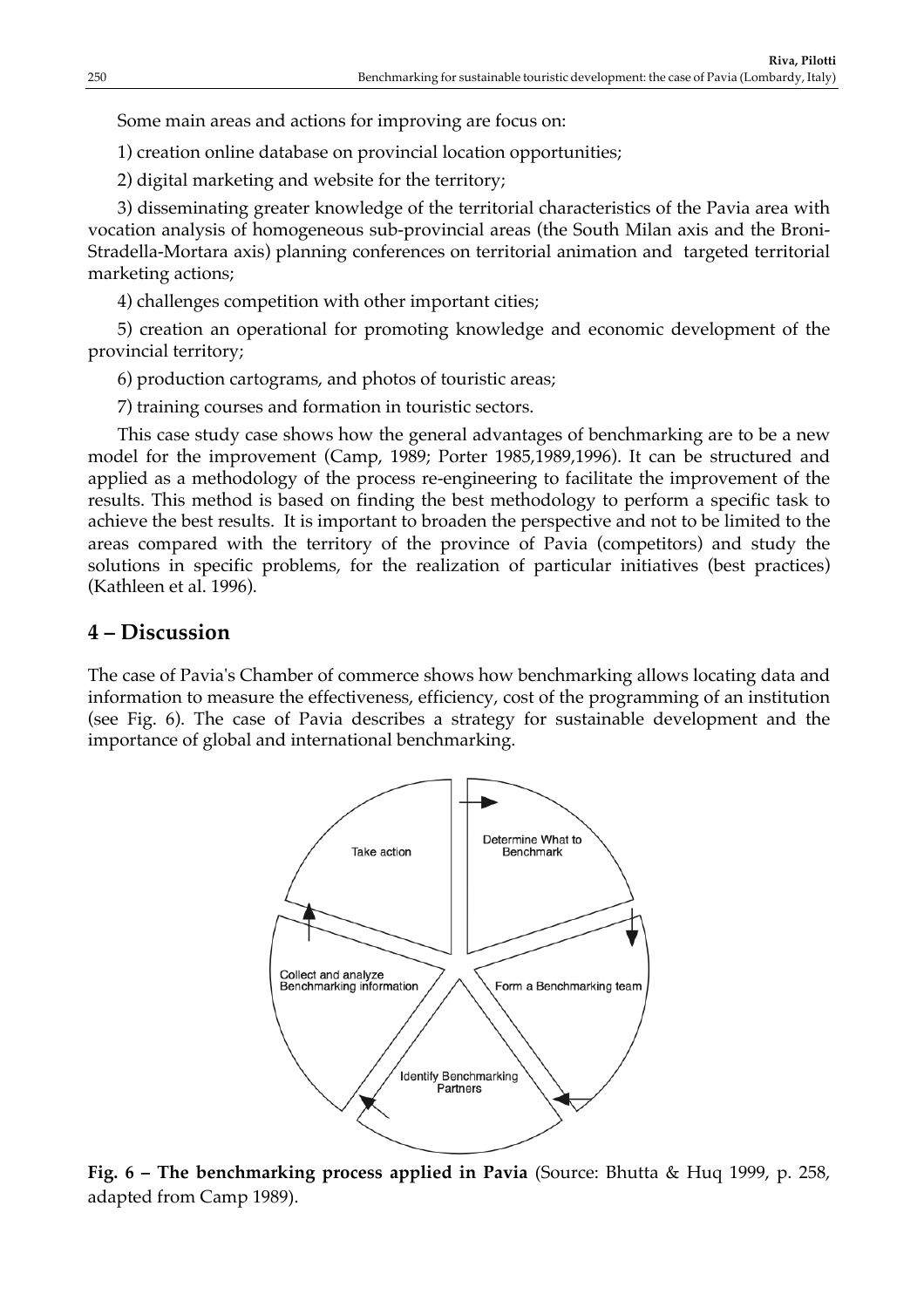The process of benchmarking for territorial marketing in Pavia is based on some phases:

- *I) Define what to benchmark, team and partners:*
	- 1. define benchmarking subject;
	- 2. find benchmarking partners.
- *II) Collect and analyze benchmarking information:*
	- 3. implement benchmarking study;
	- 4. determine current competitive gap).
- *III) Take action:*
	- 5. establish functional goals;
	- 6. develop action plans;
	- 7. implement of action plans to bridge the gap;
	- 8. recalibrate the benchmark;
	- 9. understand the current situation by collecting and analyzing the existing information on the subject to be benchmarked.

*IV) Control and improvement* (Kaplan and Norton 1996, 2004a,b; Kaplan 1998)*:* 

10. monitor results of the implemented actions;

11. identify the critical success factors or indicators of the subject to be benchmarked).

In the case of Pavia, we can find some important benefits of benchmarking also the global and international benchmarking can be very useful (see Tab. 10) for finding a new solution and to have an objective evaluation of the real situation and the performance gaps.

|                | <b>WITH BENCHMARKING</b>                         | <b>WITHOUT BENCHMARKING</b> |  |
|----------------|--------------------------------------------------|-----------------------------|--|
| 1              | Defining stakeholders and customers requirements |                             |  |
|                | arbitrary perception                             | objective evaluation        |  |
| $\overline{2}$ | <b>Establish goal and objectives</b>             |                             |  |
|                | Subjunctive                                      | objective                   |  |
| 3              | Application of best practice                     |                             |  |
|                | few solutions                                    | many solutions              |  |
| 4              | Creativity                                       |                             |  |
|                | lack of external vision                          | proactive                   |  |
| 5              | Learning strategy                                |                             |  |
|                | syndrome of "not invented here"                  | search for changing         |  |
| 6              | Understanding of the process                     |                             |  |
|                | strength and weakness not understood             | understood the results      |  |

**Tab. 10 -Benchmarking benefits** (Source: our elaboration Regione Lombardia 2021,2020, 2019, 2018, 2017, Rizzi 2006; Camp 1989; Schoettl 2003).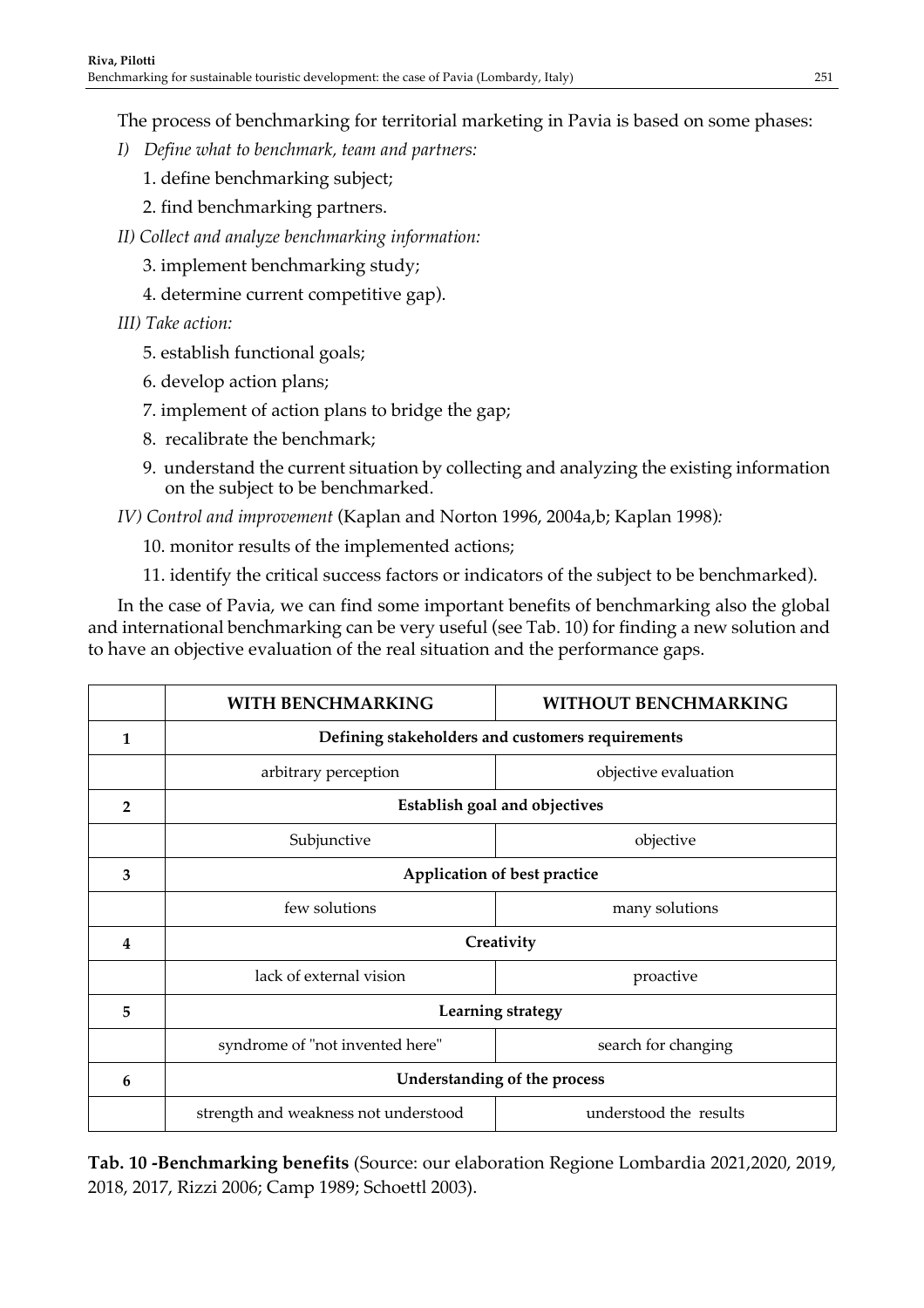### **5 – Conclusion**

Benchmarking focuses on continuous improvement and the creation of value for all stakeholders for sustainable territorial and touristic development (Regione Lombradia 2017- 2021). Over time there is an evolution of this methodology.

CONCERNING THE FIRST RESEARCH QUESTION: "*How is the process of territorial benchmarking for the sustainable and touristic development?" w*e discover:

*A – FIRST.* There are some benefits of benchmarking strategy for the possibility to focus on some aspects (see Fig. 7): I) define the stakeholders and customers' requirements; II) establish goal and objectives; III) determine the best practice and improving the creativity; IV) learning the best ideas; V) understanding the process.



**Fig. 7 – Benchmarking process in Pavia Case** (Source: our elaboration Regione Lombardia 2021, 2020, 2019, 2018; Rizzi 2006).

*B – SECOND.* The strategy for territorial and touristic development can be improved by using some specific ten actions and priorities with different levels of importance (see Tab. 11).

| $N^{\circ}$    | PRIORITY AND ACTIONS                                                                        | <b>IMPORTANCE</b> |
|----------------|---------------------------------------------------------------------------------------------|-------------------|
|                |                                                                                             | $* = Low$         |
|                |                                                                                             | ****** = High     |
|                | Ecological and sustainable vision                                                           | *****             |
| $\overline{2}$ | Digital and online communication and website;                                               | *****             |
| 3              | Operational function, internally, aimed at promoting knowledge<br>and economic development; | ***               |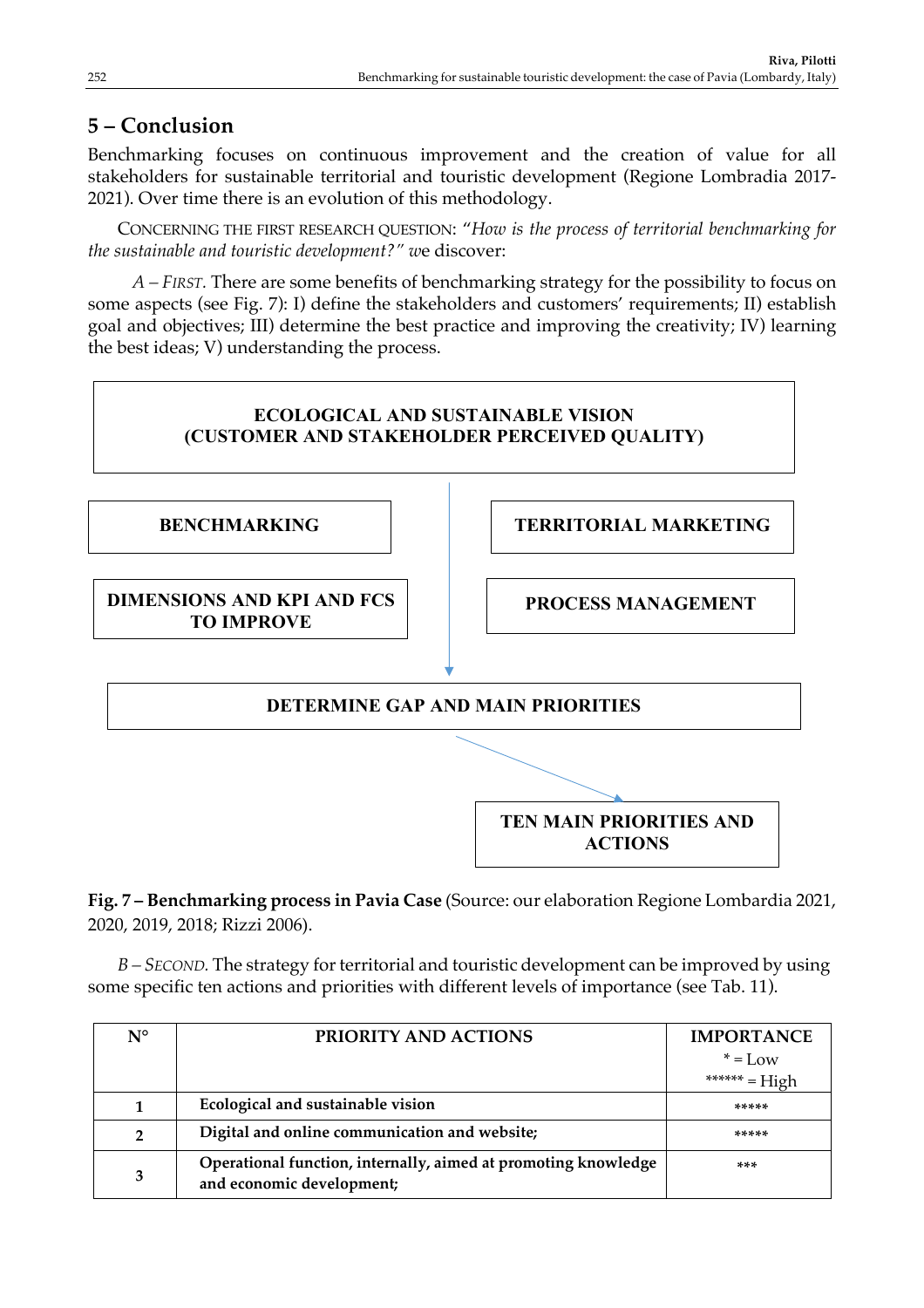| $\overline{4}$ | Use cards with data, cartograms, and photos, of the production                                                | ***   |
|----------------|---------------------------------------------------------------------------------------------------------------|-------|
|                | areas;                                                                                                        |       |
| 5              | Participant to challenges competition<br>**                                                                   |       |
| 6              | Targeted territorial marketing and touristic strategy                                                         | ***** |
| 7              | Wide-ranging analysis and study pathway<br>aimed<br>at<br>disseminating greater knowledge of the territorial; | ***   |
| 8              | Conferences on territorial animation<br>***                                                                   |       |
| 9              | Actions of communication to make it more attractive;                                                          | **    |
| 10             | <b>Training courses</b>                                                                                       | ****  |

**Tab.11 – Ten main priority and actions for improving the territorial marketing in Pavia**  (Source: our elaboration Regione Lombardia 2021-2017; Rizzi 2006, Rizzi and Dioli 2010).

*C – THIRD.* It is possible to define a set of areas and KPIs to control the strategy for sustainable and touristic development (see Tab. 12).

| <b>FCS</b>     | <b>AREA</b>                                     | <b>FOCUS AND KPIS</b>                                                  |
|----------------|-------------------------------------------------|------------------------------------------------------------------------|
| 1              | <b>TOURISM</b>                                  | Tourism music, theater, food, and wine, thermal baths, and<br>wellness |
| $\overline{2}$ | <b>NATURAL</b><br><b>ENVIRONMENT</b>            | Protect the environment and territory                                  |
| 3              | <b>TRANSPORTATION</b>                           | Public transport, traffic congestion                                   |
| $\overline{4}$ | <b>ECONOMIC</b><br><b>ENVIRONMENT</b>           | Currency exchange regulations, banking services                        |
| 5              | <b>SECURITY</b>                                 | Political stability, crime, law enforcement                            |
| 6              | <b>RECREATION AND</b><br><b>CULTURAL EVENTS</b> | Restaurants, theatres, cinemas, sports, and leisure                    |
| 7              | <b>SYSTEM OF CONTROL</b>                        | Balanced scorecard, table de bord, strategic planning                  |

**Tab. 12 – Benchmarking strategy and KPIs (**Source: our elaboration from Regione Lombardia 2021,2020, 2019; Rizzi 2006; Rizzi and Dioli 2010).

*D* – *FOURTH*. The answers to the first question are consistent with past studies (Kotler et al. 1993; Pilotti, 2011, 2019; Hankinson 2010; Holloway et al.1999; Scozzese 2005; Mella 1997, 2018, 2021; Gazzola et al. 2018, 2020; Head et al. 1999; Ostroff and Smith 1992; Stack et al. 1992; Riva and Pilotti 2019b, 2020a; Paoletto 1996; Riva 2009).

FOR WHAT CONCERNS THE SECOND RESEARCH QUESTION: "*What is the critical success factor in the application of benchmarking process?"* we discover: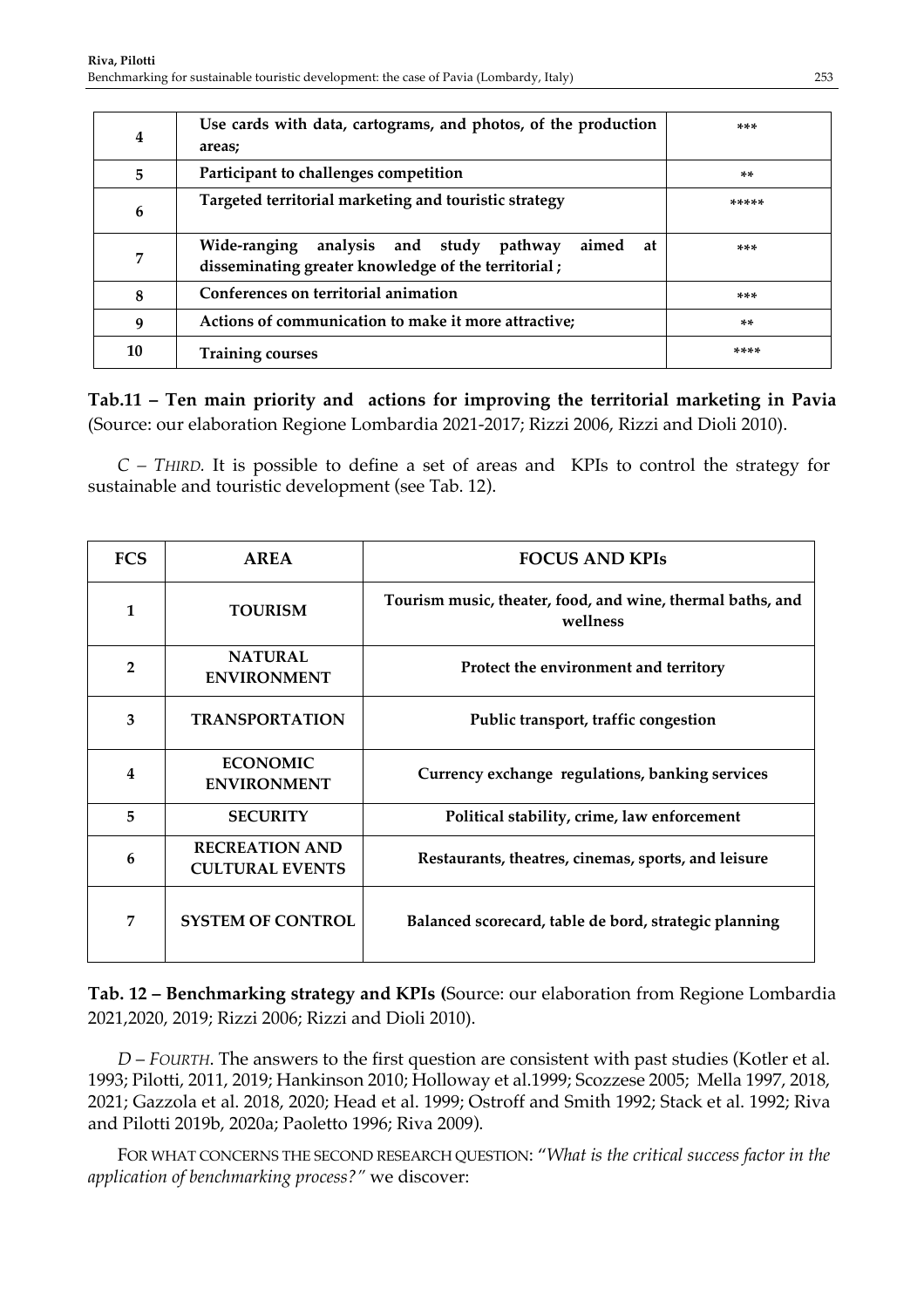*a – FIRST.* Benchmarking process is an ongoing process that permits to focus on the main priorities (see Fig.8) and it is based on the creation of new knowledge (Nonaka 1995, 1998, Nonaka et al. 2000; Coda 1988; Bocchino, 1995; Pilotti 2019; Imai 1986; Hall et al. 1993; Hammer and Champy 1993; Hammer 1990; Pilotti 2011; Riva ad Pilotti 2019; Ciurea et. al. 2017; Tick 2007; Yasar and Zairi 1996).



**Fig. 8 – Benchmarking process an continuous improvement** (Source: elaboration from Camp, Spendolini 1992; Regione Lombardia 2021,2020, 2019; 2018; Rizzi 2006; Riva Pilotti 2019a).

*b – SECOND.* The use of a standard organized procedure can be very useful for territorial marketing. The process of benchmarking for territorial marketing in Pavia is based on some phases:

1) define what to benchmark, team and partners;

2) collect and analyze benchmarking information;

- 3) take action;
- 4) control and improve.

*c – THIRD*. There is an evolution of benchmarking and the tendency is to consider the importance of global benchmarking for searching the best practices in the world (best-in-class benchmarking). While competitive analysis is limited to firms of the same sector, the worldclass benchmarking permits us to learn from the best (Kim 1993; O'Dell and Grayson 1997; Oriani 1996) in class and focus on the processes more important at the international level (see Fig. 9).

*d* – *FOURTH*. The answer to the second question is in part consistent with past research (Chamber of Commerce of Padua 2004; Riva and Pilotti 2019a,b; Pilotti 2019, Mella 2012, 2014a,b; 2021; Schoettl 2003; Scozzese 2005; Gazzola et al. 2018; 2020; Rizzi and Dioli 2010; Nielsen et al. 2017; Rondo-Brovetto and Saliterer 2007). It is important to consider many dimension for sustainable development for benchmarking process (see Fig. 10).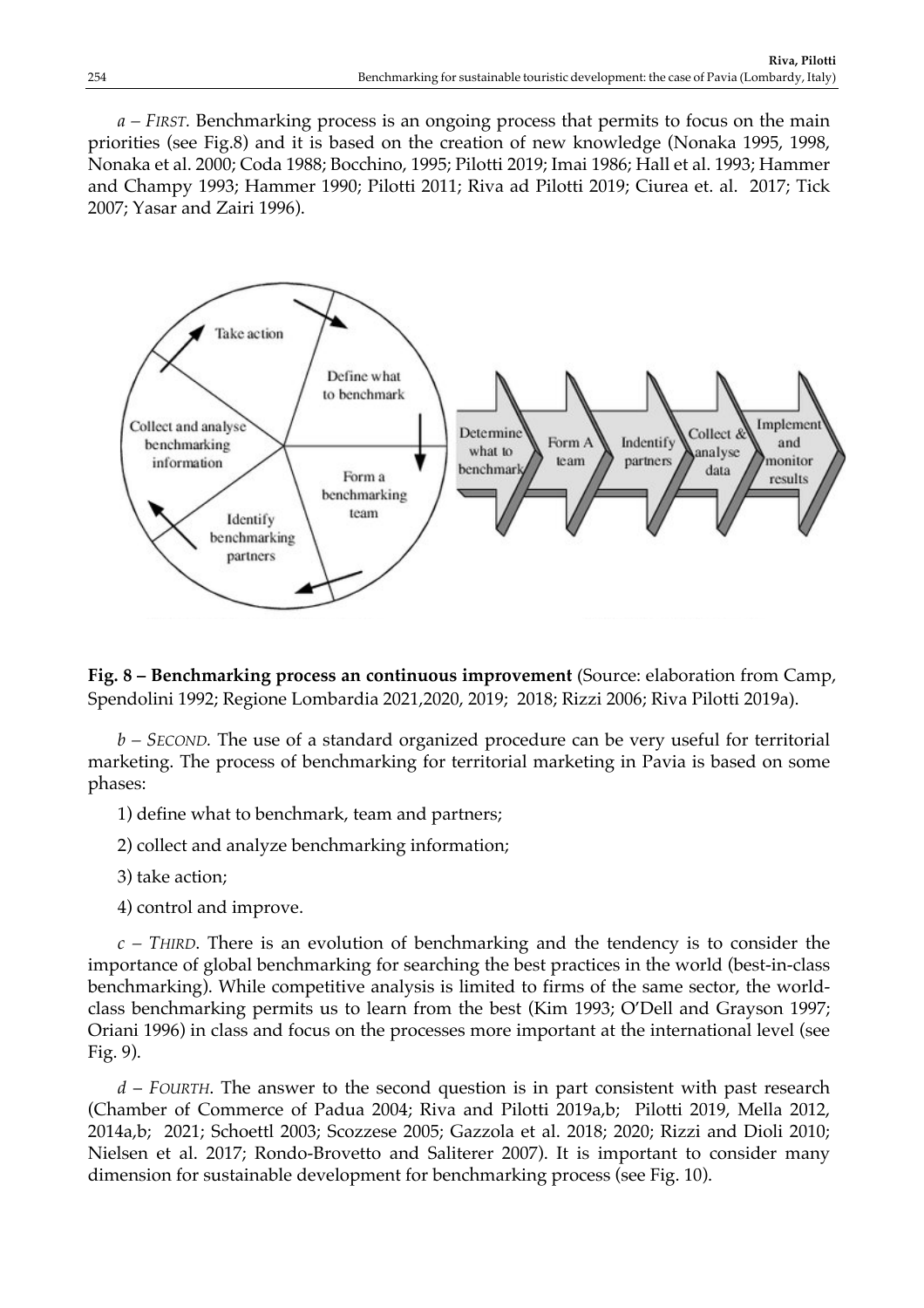

**Fig 9 – The evolution of benchmarking** (Source: our elaboration from Anand and Kodary 2008; Regione Lombardia 2021,2020, 2019; Kathleen et Leibfried 1992).



#### **Fig. 10 – The Sustainable development** (Source: elaboration from Bhutta & Huq 1999, Camp 1989, Riva & Pilotti, 2019b).

The original contribution of this paper and the production of new knowledge in the field are:

a) the specific description and analysis of innovative real case study for territorial and touristic development and its process of benchmarking.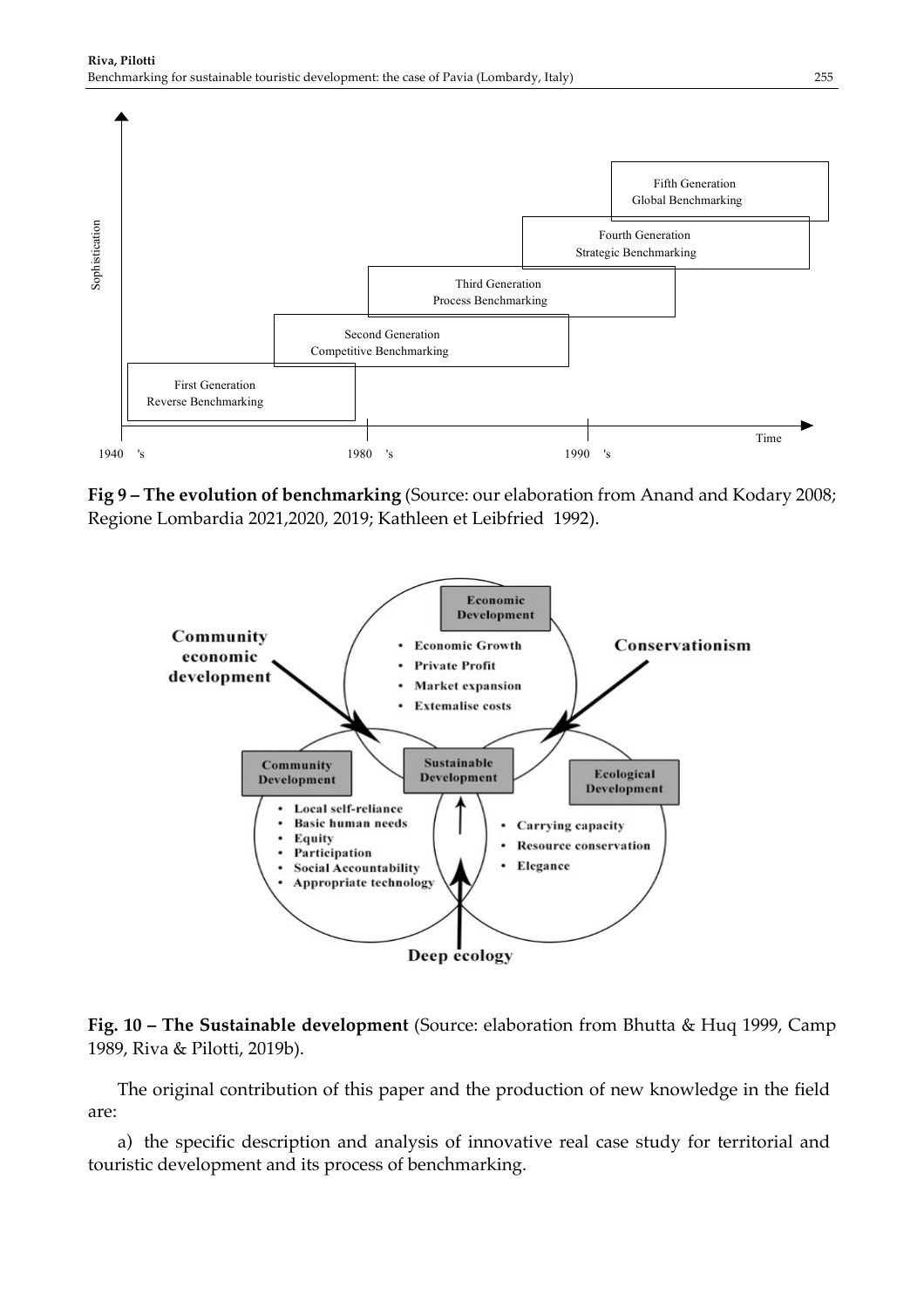b) analysis of the critical success factors and benefits of this benchmarking process and the strategy for improving territorial and touristic sustainable development;

c) definition of the evolution of benchmarking and the evidence of the importance of global benchmarking (international-world class).

*F*uture research can study more cities at the international level. The limit of this study is to analyze only a single case. In conclusion, the application of benchmarking methodology can be a model for positive implementation for territorial and touristic sustainable development.

### **6 – References**

Aaker D. A. (1996). *Building strong brands*. New York, Free Press.

- Ammons D. N., & Dale J. R. (2014) Benchmarking and inter-organizational learning in local government, *Journal of Public Administration Research and Theory*, *25*(1), 309-335.
- Anand G. & Kodary R. (2008). Benchmarking the benchmarking model*; Benchmarking: An International Journal*, *15*(3), 257-291.
- Anderson K. A., & McAdam R. (2004). A multi-method approach for the conceptualization of lead benchmarking and performance measurement, International congress, Edinburgh, UK*, Performance measurement and management: public and private*, 28-30 July, 35-42.
- Argyris, C. (1991) Teaching smart people how to learn, *Harvard Business Review, 69*(3).
- Beverly G. (1990). Benchmarking yourself: measuring yourself against the best, *Training*, November, 36- 44.
- Bhutta K., & Huq F. (1999). Benchmarking Best Practices: an Integrated Approach. *Benchmarking for Quality Management & Technology*, *6*(3), 254-268.
- Bocchino U. (1995) *Manuale di Benchmarking*. *Come innovare per competere aspetti operativi, casi pratici e problemi*. Giuffre.
- Bogan C. 1994, *Benchmarking for best practices. Winning through innovative adaptation* McGraw-Hill, New York.
- Burch J. G. (1994). *Cost and Management Approach. A Modern Approach*, West education Publishing.
- Camagni R., & Gibelli M. C. (1999). Come misurare i risultati dell'azione pubblica: l'Oregon benchmarking in: *Sviluppo e Organizzazione*, 172, 15-16.
- Camp. R. (1989). *Benchmarking: the search of industry best practices that lead to superior performance*, AQQC Quality Press.
- Carpinetti L. C. R., & Melo A. M. (2002). What to benchmark? A systematic approach and cases, *Benchmark. An International Journal*, *9*(3)*, 244-255.*
- Chamber of commerce of Padua (2004). *Guida pratica al benchmarking. Conoscere e applicare il benchmarking nelle Pmi per raggiungere l'eccellenza*, Arti grafiche Padovane.
- Ciurea M, & Mariana M. (2017) The need to use benchmarking in performance analysis of human resources in the public sector, *Calitatea,* 18, S1 282.
- Coda V. (1988). *L'orientamento strategico dell'impresa*, Utet, Torino.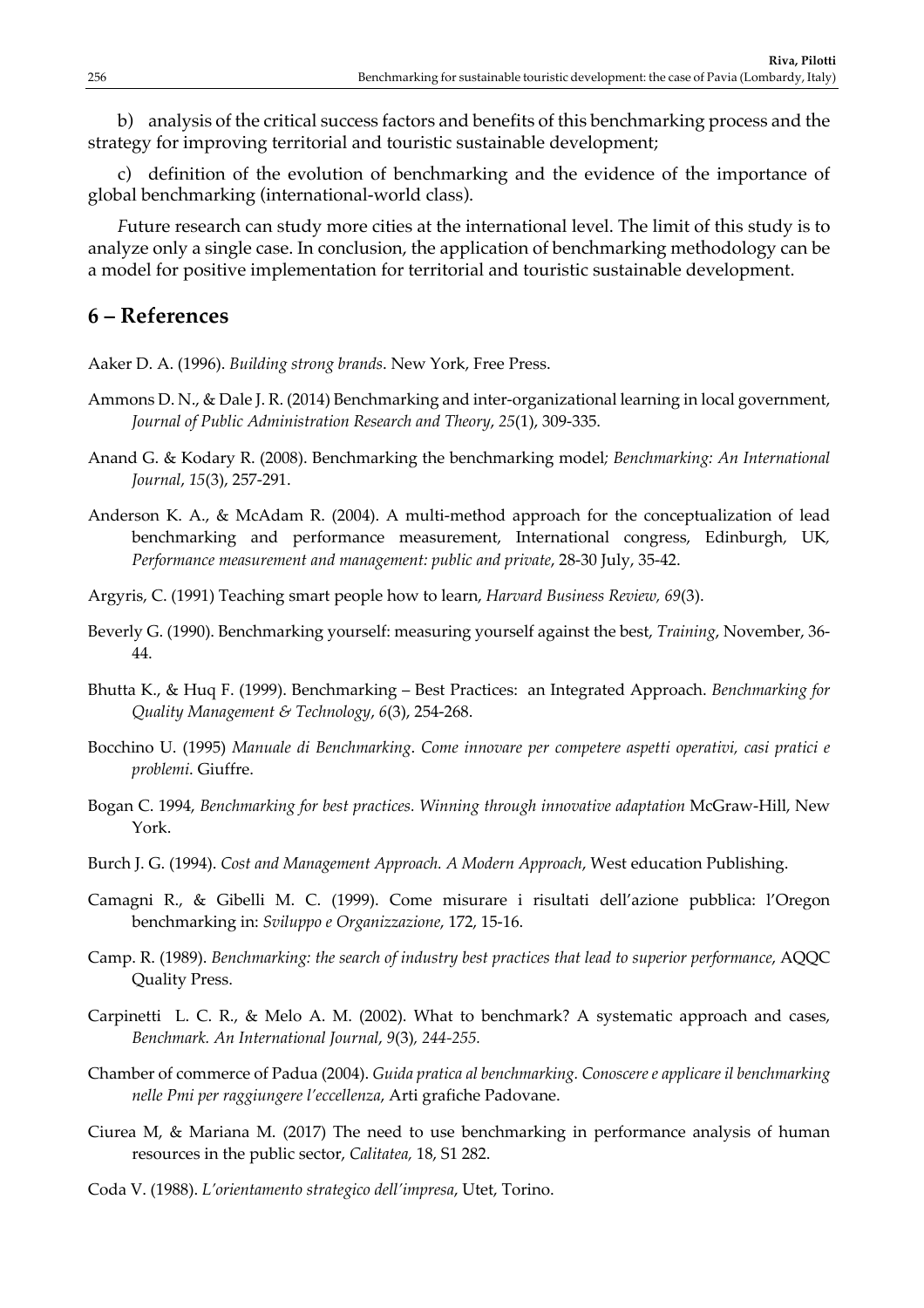- Cook S. (1995). *Practical Benchmarking: A manager's guide to creating a competitive advantage*, Kogan Page.
- Dattakumar R., & Jagadeesh, R. (2003). A review of literature on benchmarking. *Benchmarking: An International Journal, 10*(3), 176-209.
- De Lotto R. (2008). *Città e Pianificazione. La tradizione di Pavia e le opportunità per futuro,* Maggioli Editore*.*
- Dembowski F. (2013). The roles of benchmarking, best practices & innovation in organizational effectiveness. International, *Journal of Organizational Innovation*, *5*(3, 6-20.
- Eisenhardt K. M. (1989). Building theories from case study research, *Academy of Management Review*, *14*(4), 532-550.
- Friedman J., & Gerlowski D. A., & Silberman J. (1992). What attracts foreign multinational corporations? Evidence from branch plant location in the United States, *Journal of Regional Science*, *32*, 403–418.
- Gafurov, I. *et al*. (2013). Territorial marketing as a successful strategy for regional development: The case of Russia. *International Conference on Qualitative and Quantitative Economics Research (QQE). Proceedings*. *Global Science and Technology Forum*.
- Gazzola P., & Colombo G. (2014). CSR integration into the corporate strategy, *Cross-Cultural Management Journal*, 16(2), 331-338.
- Gazzola P., & Mella P. (2003). From Values to "Value". From the creation of sustainable firm to sustainable growth", *Economia Aziendale Online,* 3, 1-18.
- Gazzola P., & Mella P. (2006). Corporate Performance and Corporate Social Responsibility, *Economia Aziendale Online,* 3, 1-23.
- Gazzola P., Mella P. (2017). Can CSR influence employees satisfaction, *Economia Aziendale Online, 7*(4), 331-337?
- Gazzola P., Pavone E., Grechi D., & Ossola P. (2018*).* Cycle tourism as a driver for the sustainable development of little-known or remote territories: the experience of the Apennine region in Northern Italy. *Sustainability,* 10, 1863.
- Gazzola, P., Pavione E., Amelio S., & Magrì, J. (2020). Smart Industry e Sviluppo Sostenibile, Imprese Intelligenti e SDGs2030, *Economia Aziendale Online*, *11*(1), 41-53.
- Glaser B., & Strauss A. (1967). *The Discovery of Grounded Theory*, Aldine Chicago.
- Grant M. R. (1997). The Knowledge-based View of the Firm: Implications for Management Practice*, Long Range Planning*, *30*(3), 450-454.
- Guido G., Bassi F. & Peluso A. (2010*). La soddisfazione del consumatore*, Franco Angeli.
- Hagel J., Heygate R., Laird R., & Prang G. (1993). *The power of process redesign*, McKinsey Quarterly, n.1.
- Hall G., & Rosenthal J. (1993). How to make reengineering really work. *Harvard business review*, *71*(6), 119-131.
- Halleck, A. S., O'Halloran, J. D., & Leader, C. A. (1991). Benchmarking world-class performance. *The McKinsey Quarterly*, *1*(1), 3-24.
- Hamdouch A., & Maman C. (1995) " Les dimensions relationnelles de l'apprentissage intra organisationnel", *Coordination Économique et apprentissage des firmes*, Ouvrage coordonné par N. Lazaric et J. M. Monnier Ed. Economics.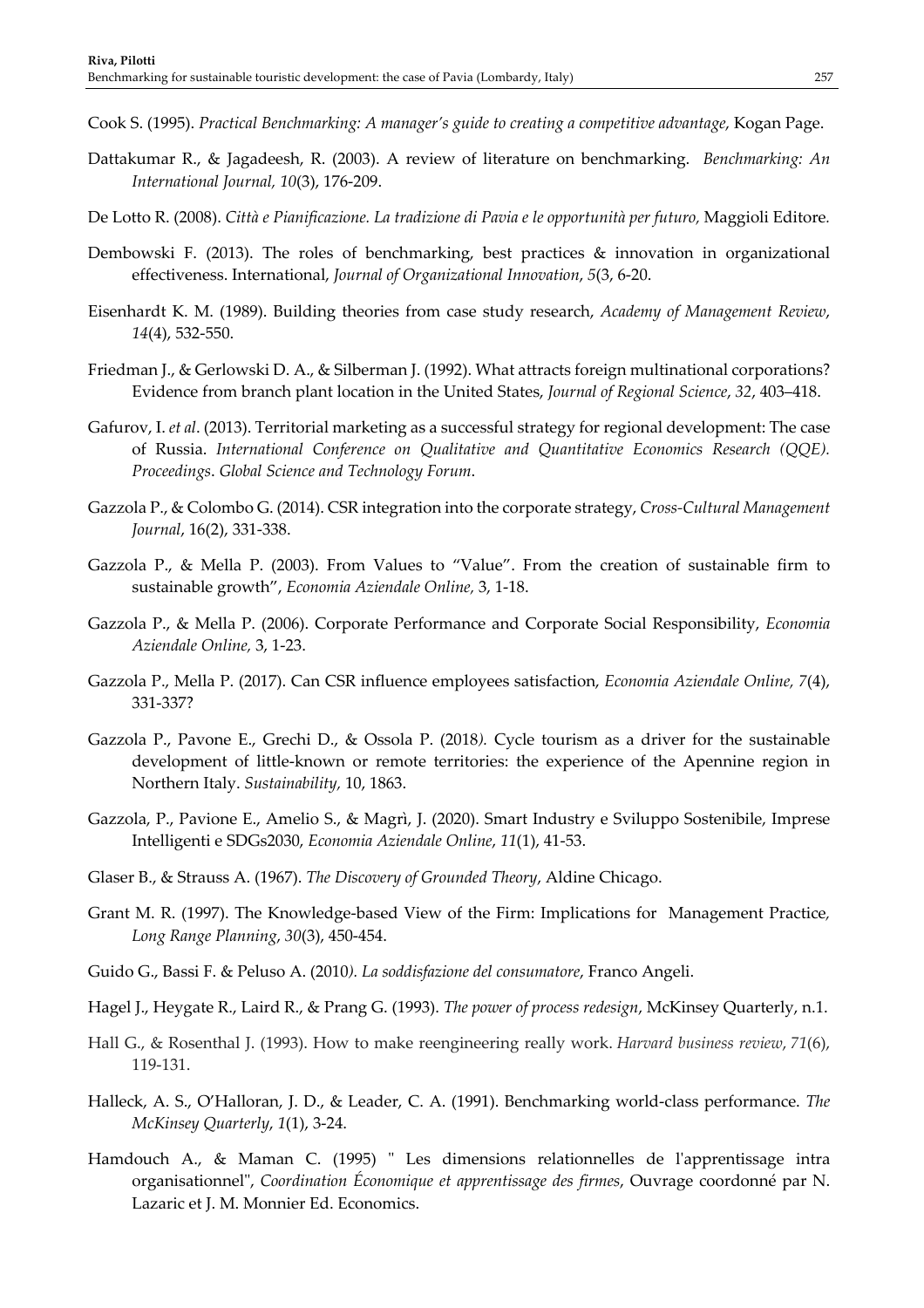Hammer M., & Champy J. (1993). *Reengineering the corporation*, Harper Collins.

- Hammer M. (1990). Reengineering work: don't automate, obliterate. *Harvard business review*, *68*(4), 104- 112.
- Hankinson G, (2001). Location branding: A study of the branding practices of 12 English cities, *Journal of Brand Management*, *9*(2), 127–142.
- Hax A. C., Majluf N. S. (1996). *The strategy Concept and Process. A Pragmatic Approach*, second edition, Prentice-Hall.
- Head, C. K., Ries, J. C., & Swenson, D. L. (1999). Attracting foreign manufacturing: Investment promotion and agglomeration, *Regional Science and Urban Economics*, *29*(2), 197-218.
- Holloway J. A., Hinton C. M., Francis G. A., & Mayle D. T. (1999). *Identifying best practice in benchmarking*, CIMA, London.
- Imai M. (1986). *Kaizen: The Key to Japan's competitive success*, Random House.
- Itami H. T. & Roehl (1993). *Mobilising Invisible Asset*, Harvard College Press.
- Kaplan R. S. (1998). *City of Charlotte* (A), 9-199-036, Case collection, Harvard Business Scholl, Boston.
- Kaplan R. S., & Norton D. (1996). *The Balanced Scorecard,* Harvard Business Press.
- Kaplan S. R., & Norton D. P. (2004a). "Measuring the strategic readiness of intangible asset", *Harvard Business Review*, February.
- Kaplan S. R., & Norton D. P. (2004b). *Strategy map*s, Harvard Business School Press.
- Kathleen H. J., & Leibfried C. J. McNair (1992). *Benchmarking: a tool for continuous improvement*, Harper Business.
- Kim D. H. (1993). The Link between Individual and Organisational Learning, *Sloan Management Review*, Fall, 37-50.
- Kotler P., Haider D. H., & Rein E. I, (1993) *Marketing Places: Attracting investment, industry, and tourism to cities, states, and nations*, New York, The Free Press.
- Krugman P., ( 1995) *Geography and trade*, MIT Press, Cambridge.
- Kumar A., Antony J., & Dhakar T.S. (2006). Integrating quality function deployment and benchmarking to achieve greater profitability*, Benchmarking and international journal*, 13(3), 290-310.
- Latusi S. (2002). *Marketing territoriale per gli investimenti*, Egea, Milano.
- Leibfried K. H. L. & McNair C. J. (1992). *Benchmarking a tool for continuous improvement*, Harper Business.
- Lizza P. (2005). La resistenza al cambiamento nel processo di benchmarking, in *Rivista italiana di ragioneria ed economia aziendale*, 3/4, pag. 169-177.
- lmuti, D., & Kathawala, Y. (1997). An Overview of Benchmarking Process: a Tool for Continuous Improvement and Competitive Advantage. *Benchmarking for Quality Management & Technology*, *4*(4), 229-243.
- Lucianelli G. & Tanese, A. (2002) Il benchmarking nelle aziende e nelle amministrazioni pubbliche: logiche ed esperienze a confronto; *Quaderni sull'impresa*, Università degli Studi di Roma Tor Vergata, Dipartimento di studi sull'impresa", 6.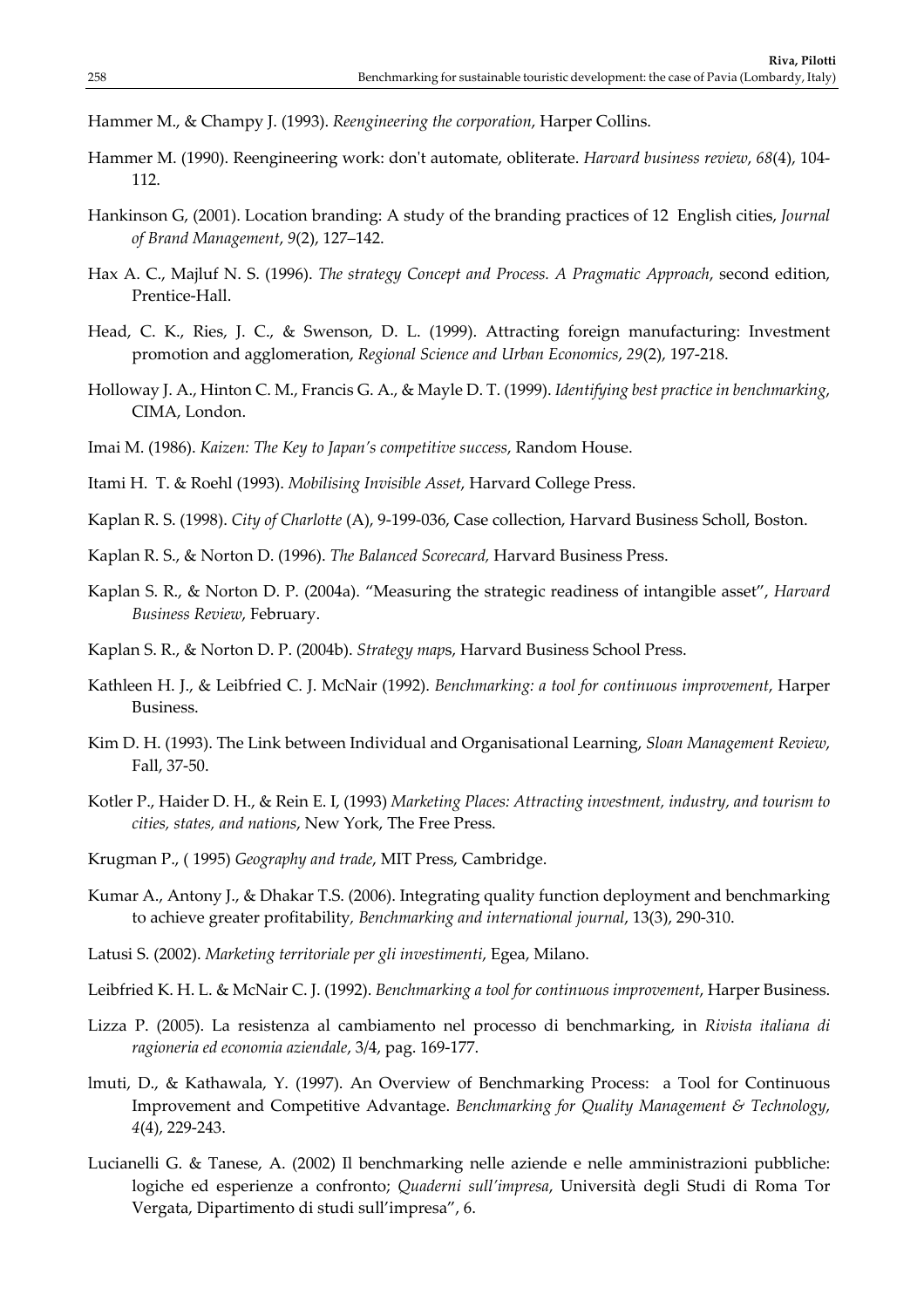Macomber J. (2013). Building Sustainable Cities, *Harvard Business Review*, 91(7/8), 40-50.

- Mella P. (2012). *Systems Thinking: Intelligence in action*; Springer Science.
- Mella P. (2014a). *Teoria del controllo. Dal systems thinking ai sistemi di controllo*; Franco Angeli.
- Mella P. (2014b). *The magic ring*, Springer International Publishing.
- Mella, P. (2018). Sistemi di Controllo e Archetipi Sistemici. Le Basi del Management Consapevole. *Economia Aziendale Online*, *9*(3), 349-371.
- Mella P. (2021). Entrepreneurial Dynamic Cluster Foramtion. The Combinatory System View, *Economia Aziendale Online* 12 (1), 99-124.
- Milosevic D., Djuric M., Filipovic J., & Ristic S. (2013). Benchmarking as a Quality Management Tool in Public Administration, *Engineering Economics*, *24*(4), 364-372.
- Mintzberg H. (1994). The fall and rise of strategic planning, *Harvard Business Review, January*, February, 107-115.
- Moriarty J, & Smallman C. (2009). En Route to a Theory of Benchmarking, *Benchmarking. An International Journal*, *16*(4), 484-503.
- Morris C., & Brandon J.S. (1995) *Reengineering your business*, McGraw-Hill.
- Nielsen, B. B., Asmussen, C. G., & Weatherall, C. D. (2017). The location choice of foreign direct investments: Empirical evidence and methodological challenges. *Journal of World Business*, *52*(1), 62-82.
- Nonaka I. (1998). Creating organizational order out of chaos: self-renewal in Japanese Firm, *California management review*, 30(3), 57-73.
- Nonaka I. (1995). *The Knowledge-Creating Company*, Oxford Business Press, Inc.
- Nonaka I., Toyama R., Konno N. (2000). SECI, Ba and leadership: a unified model of dynamic knowledge creation, *Long Range Planning*, *33* (1), 5-34.
- O'Dell, J., & Grayson, P. (1997). Identifying and transferring best practices. *Best Practice White Paper*, PQC, Houston, Texas.
- Oriani G., & Monti R. (1996). La reingegnerizzazione dei processi aziendali, pp.283-330; in *Manuale di Organizzazione aziendale*, VOLUME *5*, *Metodi e tecniche di intervento*, Utet, Torino.
- Ostroff F. Smith D. (1992). The horizontal organization, *McKinsey Quarterly*, n.1, 148,
- Paoletto A. (1996). Il checkup up organizzativo, pp.145-173; in *Manuale di Organizzazione aziendale*, *Metodi e tecniche di intervento,* VOLUME *5,* Utet, Torino.
- Pilotti L. (2011). *Creatività, innovazione e territorio*, Il Mulino.
- Pilotti L. (2019). *Organizzazioni emotive (intelligenti e creative),* MGraw Hill, Milano.
- Pilotti L., & Micheletti A. (2020). Causality and effects "beyond" strategy reinforcing organization: the process of decoupling decision-actions toward ecologies, *Journal of Business and Social Science Review*, *1*(4), 7-16.
- Porter M. (1985). *Competitive Advantage*, Free Press.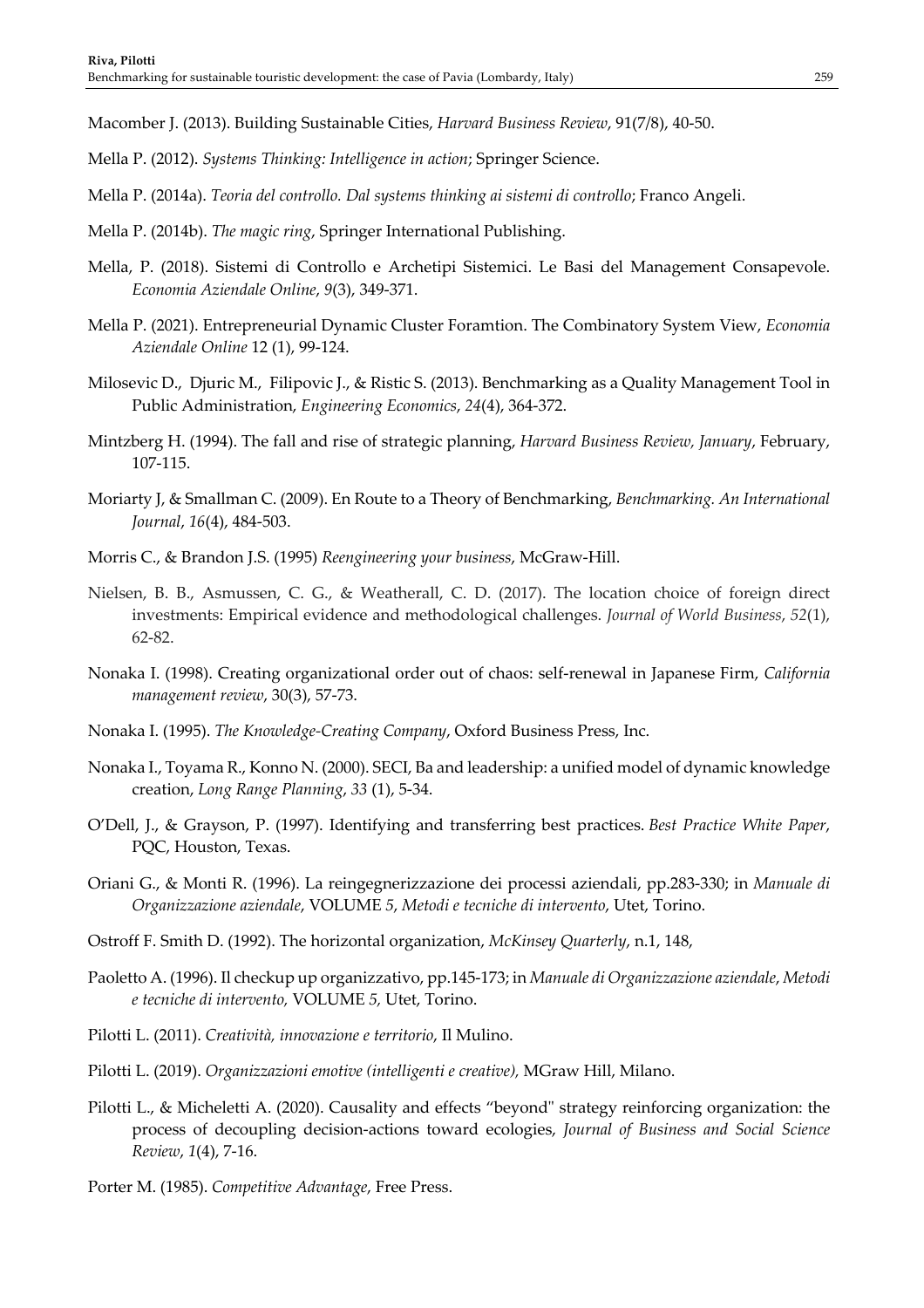Porter M. (1989). *The completive advantage of the nations*, Free Press.

- Porter M. (1996). What is a strategy? *Harvard Business Review*, November-December.
- Qintas P., Lefrerer P., & Jones G. (1997). Knowledge Management: a Strategic Agenda, *Long Range Planning*, 30(3), 385-391.
- Regione Lombardia (2017). *Programma Annuale di Promozione Turistica 2017*, Direzione Generale turismo, marketing e moda.
- Regione Lombardia (2018). *Programma Annuale di Promozione Turistica 2018*, Direzione Generale turismo, marketing e moda.
- Regione Lombardia (2019). *Programma Annuale di Promozione Turistica 2019*, Direzione Generale turismo, marketing e moda.
- Regione Lombardia (2020). *Programma Annuale di Promozione Turistica 2020*, Direzione Generale turismo, marketing e moda.
- Regione Lombardia (2021). *Programma Annuale di Promozione Turistica 2021*, Direzione Generale turismo, marketing e moda.
- Riva A. (2009). *Manuale del Real Estate*, Aracne Editrice
- Riva A. (2010). *Miglioramento e innovazione nel settore pubblico. Strumenti e strategie, decisioni e risultati,* Aracne Editrice Roma.
- Riva A. (2012). *Planification stratégique régionale, coordination inter-organisationnelle et logique de développement territorial. Le cas du district industriel de céramique à Sassuolo en Italie*, Aracne Editrice, Roma.
- Riva A. & Pilotti L. (2019a). The strategy and the evolution of benchmarking methodology: the case of Rank Xerox-Fuji, *Economia Aziendale Online, 10*(2), 273-291.
- Riva A. & PIlotii L. (2019b). Corporate Social Responsibility and Sustainable Strategy, Pubblicazione *Atti del convegno XXXIX Convegno Nazionale Aidea, "Identità Nazioanle e impatto su aziendalismo italiano , dentro l'economia digitale*, Torino 12-13-September 2019, 29-44.
- Riva A. & Pilotti L (2020a). How to develop a strategic sustainability plan. The case of Ferrari's city of Maranello, *Economia Aziendale Online, 11*(2), 199-212.
- Riva A. & Pilotti L. (2020b). How to Create a Sustainability Strategy for Tourism Development? The case study of Pavia, *Economia Aziendale Online*, *11*(4), 384-399.
- Rizzi P. (2006). Analisi competitive e benchmarking territoriale per attrarre investimenti, in *Pavia Economia, Camera Commercio* Pavia, n. 4.
- Rizzi P. & Dioli I (2010). From strategic planning to city branding: some empirical evidence in Italy, *Pasos Revista de Turismo y Patrimonio Cultural*, *8*, 39-49.
- Rondo-Brovetto, P., & Saliterer, I. (2007). Comparing regions, cities, and communities: local government benchmarking as an instrument for improving performance and competitiveness. *The Innovation Journal: The Public-Sector Innovation Journal*, *12*(3), 1-18.
- Schillaci C. (1987). Design successful joint-venture, *Journal of Business Strategy*, *8(*2), 59-63.